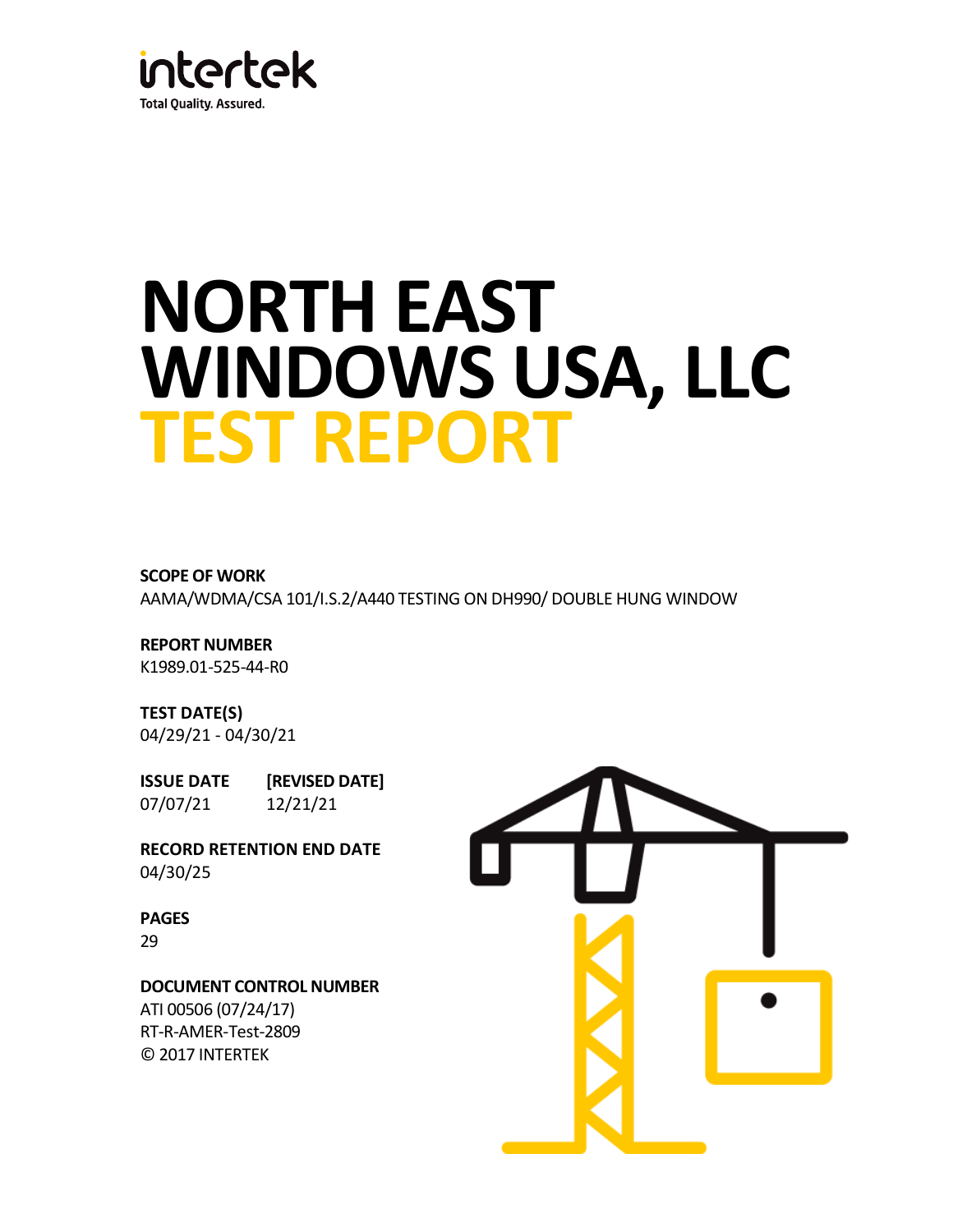

Telephone: 631-815-1900 Facsimile: 631-815-1910 www.intertek.com/building

#### **TEST REPORT FOR CUSTOMER NAME OR SIMPLE NAME**

Report No.: K1989.01-525-44-r0 Date: 07/07/21

#### **REPORT ISSUED TO**

**NORTH EAST WINDOWS USA, LLC** One Keen Place Merrick, NY 11566

#### **SECTION 1**

**SCOPE**

Intertek Building & Construction (B&C) was contracted by North East windows to perform testing in accordance with AAMA/WDMA/CSA 101/I.S.2/A440-11, *NAFS 2017 - North American Fenestration Standard/Specification for Windows, Doors, and Skylights*, on their DH990, Double Hung. Results obtained are tested values and were secured by using the designated test method(s). Testing was conducted at Intertek-Farmingdale test facility in Farmingdale, NY. This report does not constitute certification of this product nor an opinion or endorsement by this laboratory.

#### **SECTION 2**

#### **SUMMARY OF TEST RESULTS**

| <b>TITLE</b>                               | <b>RESULTS</b>                                     |
|--------------------------------------------|----------------------------------------------------|
| <b>Primary Product Designator</b>          | R-PG50-1000 x 1600 (40" x 63") -H                  |
| Design Pressure                            | $±2400$ Pa ( $±50$ psf)                            |
| Air Infiltration                           | 0.3 L/s/m <sup>2</sup> (0.05 cfm/ft <sup>2</sup> ) |
| Water Penetration Resistance Test Pressure | 360 Pa (07.52 psf)                                 |

#### For INTERTEK B&C:

| <b>COMPLETED BY:</b> | Kevin McNeil                       | <b>REVIEWED BY:</b> | Brian Philcrantz, FMPC             |
|----------------------|------------------------------------|---------------------|------------------------------------|
|                      | Technician Team leader-            |                     | <b>Regional Manager</b>            |
| TITLE:               | <b>Building &amp; Construction</b> | <b>TITLE:</b>       | <b>Building &amp; Construction</b> |
|                      |                                    |                     |                                    |
|                      |                                    |                     |                                    |
| <b>SIGNATURE:</b>    |                                    | <b>SIGNATURE:</b>   |                                    |
| DATE:                | 12/21/21                           | DATE:               | 12/21/21                           |
| MJH:km               |                                    |                     |                                    |

This report is for the exclusive use of Intertek's Client and is provided pursuant to the agreement between Intertek and its Client. Intertek's responsibility and liability are limited to the terms and conditions of the agreement. Intertek assumes no liability to any party, other than to the Client in accordance with the agreement, for any loss, expense or damage occasioned by the use of this report. Only the Client is authorized to permit copying or distribution of this report and then only in its entirety. Any use of the Intertek name or one of its marks for the sale or advertisement of the tested material, product or service must first be approved in writing by Intertek. The observations and test results in this report are relevant only to the sample(s) tested. This report by itself does not imply that the material, product, or service is or has ever been under an Intertek certification program.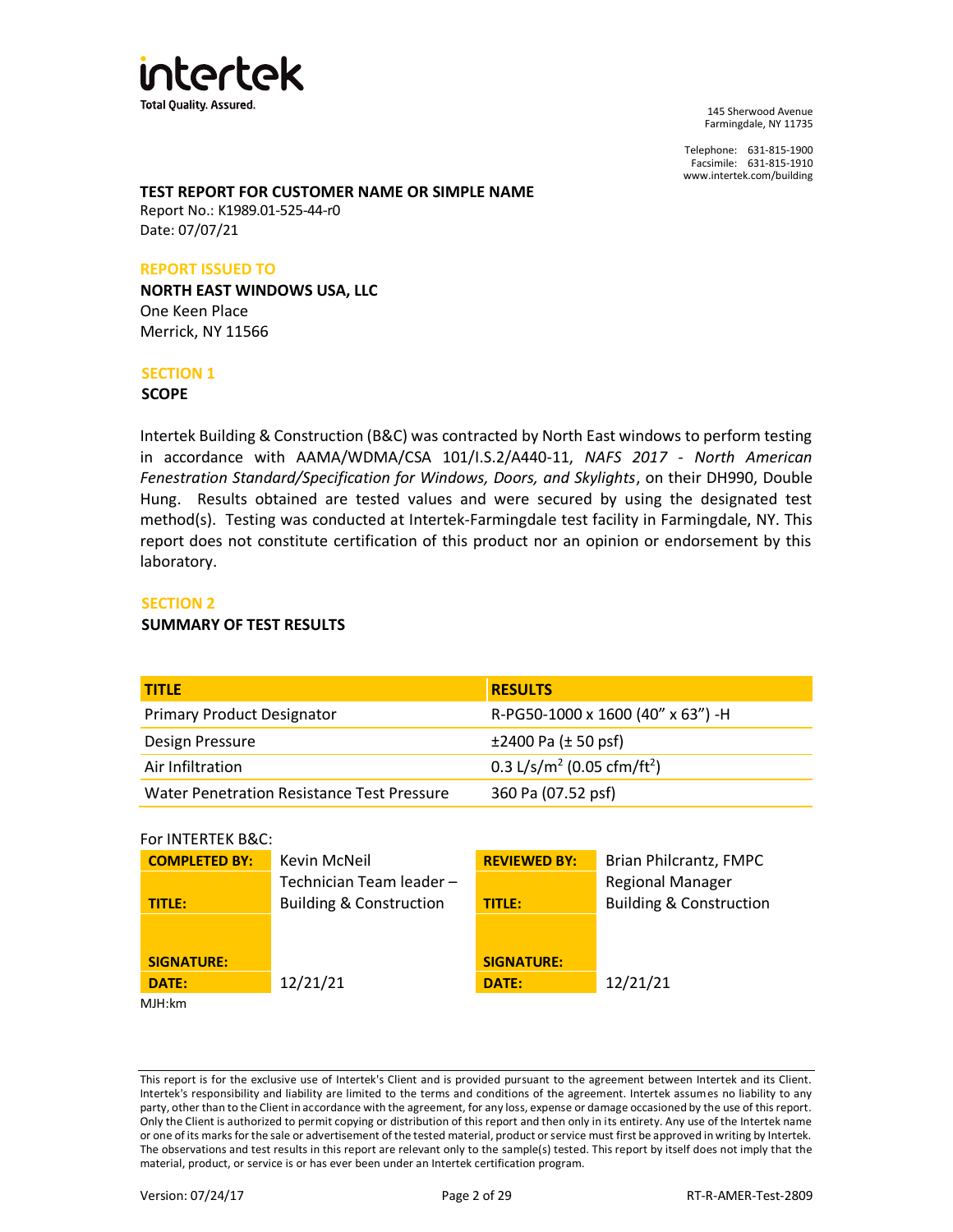

Telephone: 631-815-1900 Facsimile: 631-815-1910 www.intertek.com/building

#### **TEST REPORT FOR CUSTOMER NAME OR SIMPLE NAME**

Report No.: K1989.01-525-44-r0 Date: 07/07/21

## **SECTION 3**

#### **TEST METHOD(S)**

The specimens were evaluated in accordance with the following:

**AAMA/WDMA/CSA 101/I.S.2/A440-17***, NAFS 2011 - North American Fenestration Standard/Specification for Windows, Doors, and Skylights*

**AAMA 205-15***, In-Plant Testing Guidelines for Manufacturers and Independent Laboratories*

**ASTM E283-(2012)**, *Standard Test Method for Determining Rate of Air Leakage Through Exterior Windows, Curtain Walls, and Doors Under Specified Pressure Differences Across the Specimen*

**ASTM E330/E330M-14***, Standard Test Method for Structural Performance of Exterior Windows, Doors, Skylights and Curtain Walls by Uniform Static Air Pressure Difference*

**ASTM E547-(2016)***, Standard Test Method for Water Penetration of Exterior Windows, Skylights, Doors, and Curtain Walls by Cyclic Static Air Pressure Difference*

**ASTM E987-(2009)**, *Standard Test Methods for Deglazing Force of Fenestration Products*

**ASTM E2068-(2016),** *Standard Test Method for Determination of Operating Force of Sliding Windows and Door[s1](https://compass.astm.org/EDIT/html_annot.cgi?E2068+00(2016)#fn00001)*

**ASTM F588-14,** *Standard Test Methods for Measuring the Forced Entry Resistance of Window Assemblies, Excluding Glazing Impact*

#### **SECTION 4**

#### **MATERIAL SOURCE/INSTALLATION**

Test specimen was provided by the client. Representative samples of the test specimen will be retained by Intertek B&C for a minimum of four years from the test completion date.

The specimen was installed into a Spruce-Pine-Fir wood buck. The rough opening allowed for a 1/4" shim space. The exterior perimeter of the window was sealed with Clear Silicone. Installation of the tested product was performed by the Client.

| <b>LOCATION</b> | <b>ANCHOR DESCRIPTION</b> | <b>ANCHOR LOCATION</b>                                          |
|-----------------|---------------------------|-----------------------------------------------------------------|
| Exterior face   | Extruded nailer fin       | Spaced every other hole, 5" on<br>center on extruded nailer fin |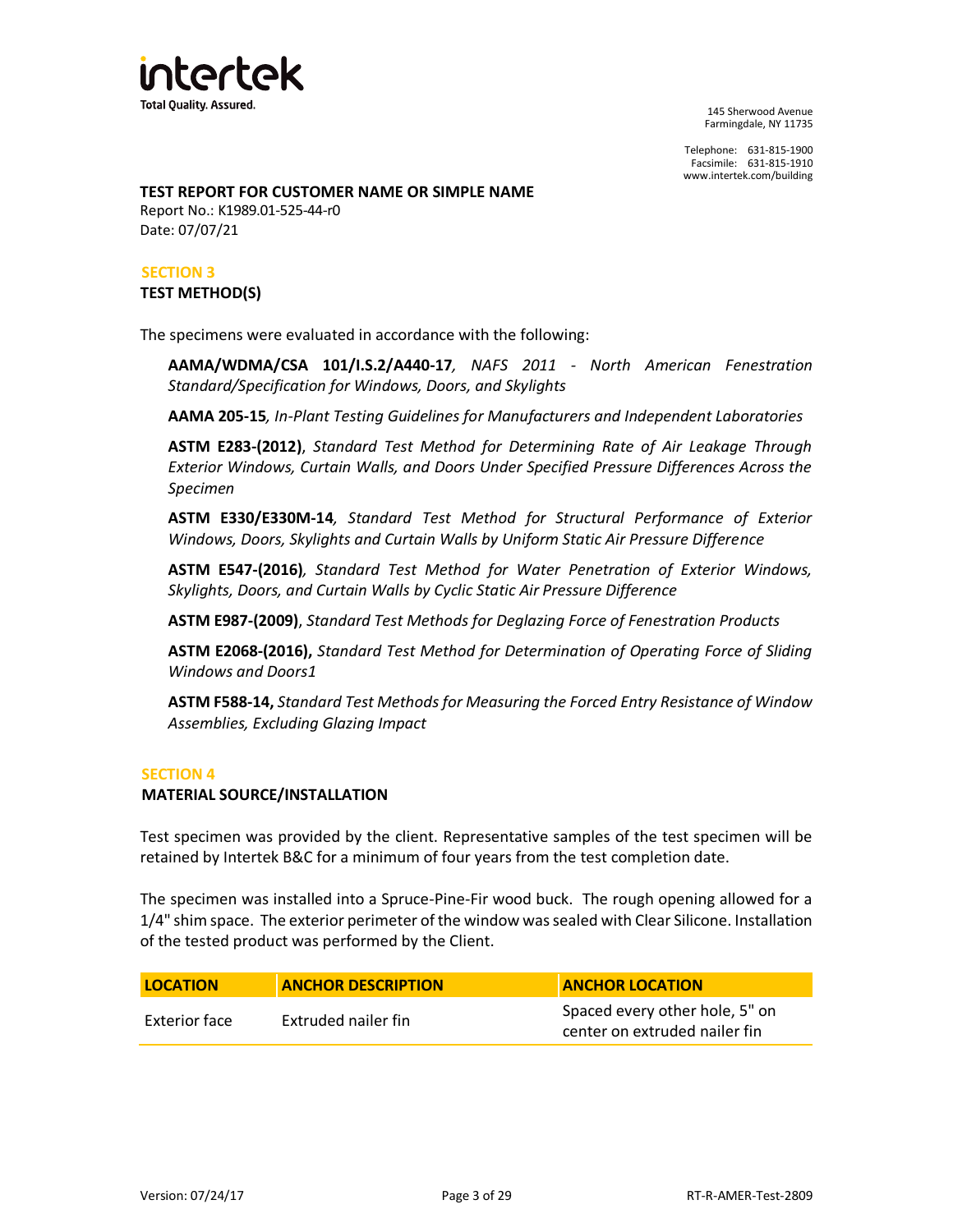

Telephone: 631-815-1900 Facsimile: 631-815-1910 www.intertek.com/building

## **TEST REPORT FOR CUSTOMER NAME OR SIMPLE NAME**

Report No.: K1989.01-525-44-r0 Date: 07/07/21 **SECTION 5**

#### **EQUIPMENT**

Calibration of test equipment was performed by Intertek B&C in accordance with AAMA 205-01 "In-Plant Testing Guidelines for Manufacturers and Independent Laboratories"

## **SECTION 6**

#### **LIST OF OFFICIAL OBSERVERS**

| <b>NAME</b>      | <b>COMPANY</b> |
|------------------|----------------|
| Michael Hendriks | Intertek B&C   |
| Giovanni Arteaga | Intertek B&C   |

#### **SECTION 7**

#### **TEST SPECIMEN DESCRIPTION**

**Product Type**: Double Hung window **Series/Model**: DH990

**Product Size(s):**

#### **Test Specimen #1**

| <b>OVERALL AREA:</b>                        | <b>WIDTH</b> |               | <b>HEIGHT</b>      |        |
|---------------------------------------------|--------------|---------------|--------------------|--------|
| 1.63 m <sup>2</sup> (17.5 ft <sup>2</sup> ) | millimeters  | <b>inches</b> | <b>Millimeters</b> | inches |
| Overall Size                                | 1000         | 40            | 1600               | 63     |
| <b>Exterior Sash</b>                        | 921          | 36.25         | 749                | 29.5   |
| Interior Sash                               | 946          | 37.25         | 775                | 30.5   |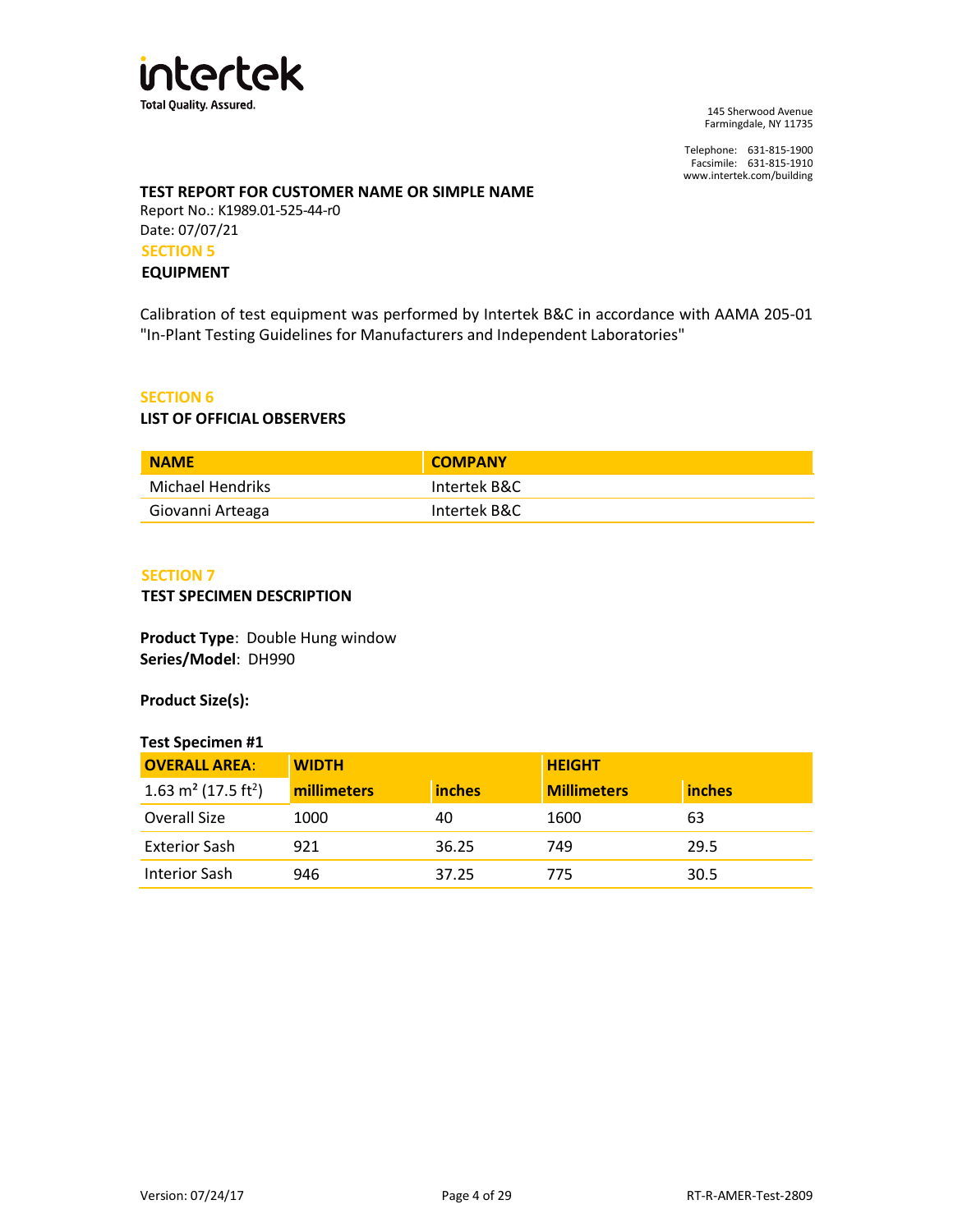

Telephone: 631-815-1900 Facsimile: 631-815-1910 www.intertek.com/building

## **TEST REPORT FOR CUSTOMER NAME OR SIMPLE NAME**

Report No.: K1989.01-525-44-r0 Date: 07/07/21

| <b>Frame Construction:</b> |                 |                                     |
|----------------------------|-----------------|-------------------------------------|
| <b>FRAME MEMBER</b>        | <b>MATERIAL</b> | <b>DESCRIPTION</b>                  |
| Head/Jambs/Sill            | Rigid PVC       | Extruded member drawing # B-3512 QC |
| <b>Head Adaptor</b>        | Rigid PVC       | Extruded Drawing # B-3005 QC        |

| Ticau Auaptul | <b>INGIUT VU</b> | $\frac{1}{2}$ coose of a set of a set of $\frac{1}{2}$ of $\frac{1}{2}$ of $\frac{1}{2}$ of $\frac{1}{2}$ of $\frac{1}{2}$ of $\frac{1}{2}$ of $\frac{1}{2}$ of $\frac{1}{2}$ of $\frac{1}{2}$ of $\frac{1}{2}$ of $\frac{1}{2}$ of $\frac{1}{2}$ of $\frac{1}{2}$ of $\frac{1}{2}$ of $\$ |
|---------------|------------------|--------------------------------------------------------------------------------------------------------------------------------------------------------------------------------------------------------------------------------------------------------------------------------------------|
| Sill adaptor  | Rigid PVC        | Extruded member drawing # B-3006 QC                                                                                                                                                                                                                                                        |
|               |                  |                                                                                                                                                                                                                                                                                            |

|             | <b>JOINERY TYPE</b> | <b>IDETAIL</b>   |
|-------------|---------------------|------------------|
| All Corners | Mitered             | Thermally welded |

# **Sash Construction: Exterior/Interior**

| <b>MATERIAL</b> | <b>DESCRIPTION</b>             |
|-----------------|--------------------------------|
| Rigid PVC       | Extruded member drawing #3003  |
| Rigid PVC       | Extruded member drawing #3000  |
| Rigid PVC       | Extruded member drawing #30004 |
| Rigid PVC       | Extruded member drawing #3008  |
|                 |                                |

|             | <b>JOINERY TYPE</b> | <b>DETAIL</b>    |
|-------------|---------------------|------------------|
| All Corners | Mitered             | Thermally welded |

#### **Reinforcement:**

| <b>DRAWING NUMBER</b> | <b>LOCATION</b>     | <b>MATERIALS</b> |
|-----------------------|---------------------|------------------|
| 00311 A               | Jambs               | Aluminum         |
| 00311 A               | Keeper rail         | Aluminum         |
| 00311 A               | Top rail            | Aluminum         |
| 00311 A               | <b>Bottom Rail</b>  | Aluminum         |
| N/A                   | All 4 frame corners | Steel angle.     |
| 00311 A               | Lock rail           | Aluminum         |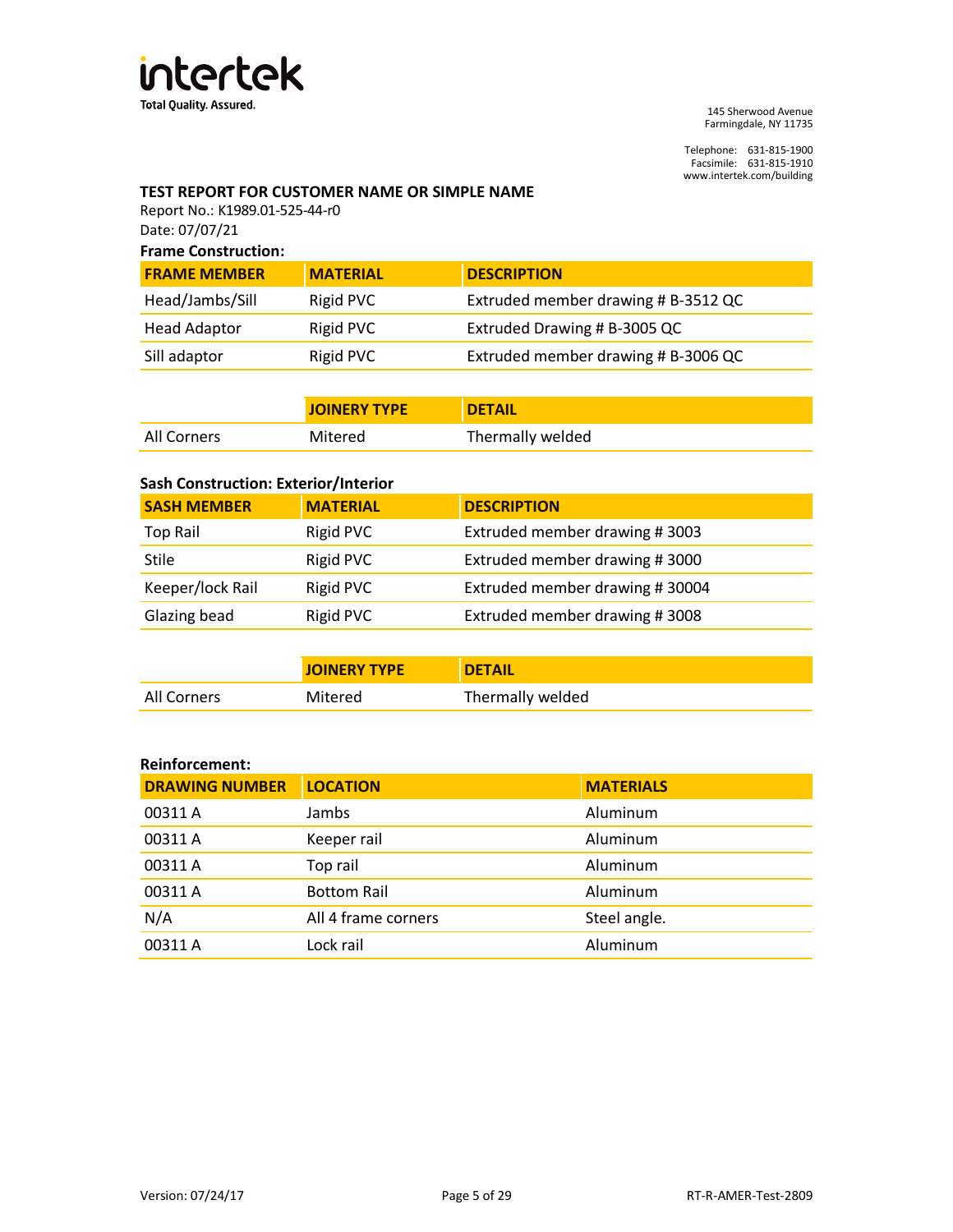

Telephone: 631-815-1900 Facsimile: 631-815-1910 www.intertek.com/building

## **TEST REPORT FOR CUSTOMER NAME OR SIMPLE NAME**

Report No.: K1989.01-525-44-r0 Date: 07/07/21

#### **Weatherstripping:**

| <b>DESCRIPTION</b>                               | <b>QUANTITY</b> | <b>LOCATION</b>                                       |
|--------------------------------------------------|-----------------|-------------------------------------------------------|
| Fin Wool pile, 0.298 backed T slot<br>.289 tall. | 1 row           | Exterior interior sash, meeting rail.                 |
| Fin Wool pile, 0.298 backed T slot<br>.289 tall. | 2 row           | Exterior Interior sash, stile side and front<br>face. |
| Fin Wool pile, 0.298 backed T slot<br>.289 tall. | 1 row           | Exterior sash head exterior face.                     |
| Fin Wool pile, 0.298 backed T slot<br>.289 tall. | 1 row           | Interior sash bottom rail interior face.              |
| T slot hollow bulb gasket                        | 1 row           | Interior sash bottom rail exterior face.              |

## **INTERIOR SASH**

**Glazing:** *No conclusions of any kind regarding the adequacy or inadequacy of the glass in any glazed test specimen(s) can be made.*

| <b>GLASS TYPE</b>                           | <b>SPACER TYPE INTERIOR LITE</b> |                                        | <b>EXTERIOR LITE</b>    | <b>GLAZING METHOD</b>                                                                               |                   |
|---------------------------------------------|----------------------------------|----------------------------------------|-------------------------|-----------------------------------------------------------------------------------------------------|-------------------|
| Swiggle-<br>aluminum<br>13/16" IG<br>spacer |                                  | 3/32"<br>3/32"<br>Annealed<br>Annealed |                         | Wet glazed. Laid in a bed of<br>clear silicone. Spaced in<br>opening with rubber setting<br>blocks. |                   |
| <b>LOCATION</b>                             |                                  | <b>QUANTITY</b>                        | <b>DAYLIGHT OPENING</b> |                                                                                                     | <b>GLASS BITE</b> |
|                                             |                                  |                                        | millimeters             | <b>inches</b>                                                                                       |                   |
| Center of sash                              |                                  |                                        | 349 x 283               | 34-7/8" x 28-1/4"                                                                                   | 0.5''             |

#### **EXTERIOR SASH**

**Glazing:** *No conclusions of any kind regarding the adequacy or inadequacy of the glass in any glazed test specimen(s) can be made.*

|                 | <b>GLASS TYPE SPACER TYPE</b>  |                   | <b>INTERIOR LITE EXTERIOR LITE</b> | <b>GLAZING METHOD</b>                                                                               |                   |
|-----------------|--------------------------------|-------------------|------------------------------------|-----------------------------------------------------------------------------------------------------|-------------------|
| 13/16" IG       | Swiggle-<br>aluminum<br>spacer | 3/32"<br>Annealed | 3/32"<br>Annealed                  | Wet glazed. Laid in a bed of<br>clear silicone. Spaced in<br>opening with rubber setting<br>blocks. |                   |
| <b>LOCATION</b> |                                | <b>QUANTITY</b>   | <b>DAYLIGHT OPENING</b>            |                                                                                                     | <b>GLASS BITE</b> |
|                 |                                |                   | millimeters                        | <b>inches</b>                                                                                       |                   |
| Center of sash  |                                |                   | 339 x 273                          | 33-7/8" x 27-1/4"                                                                                   | 0.5''             |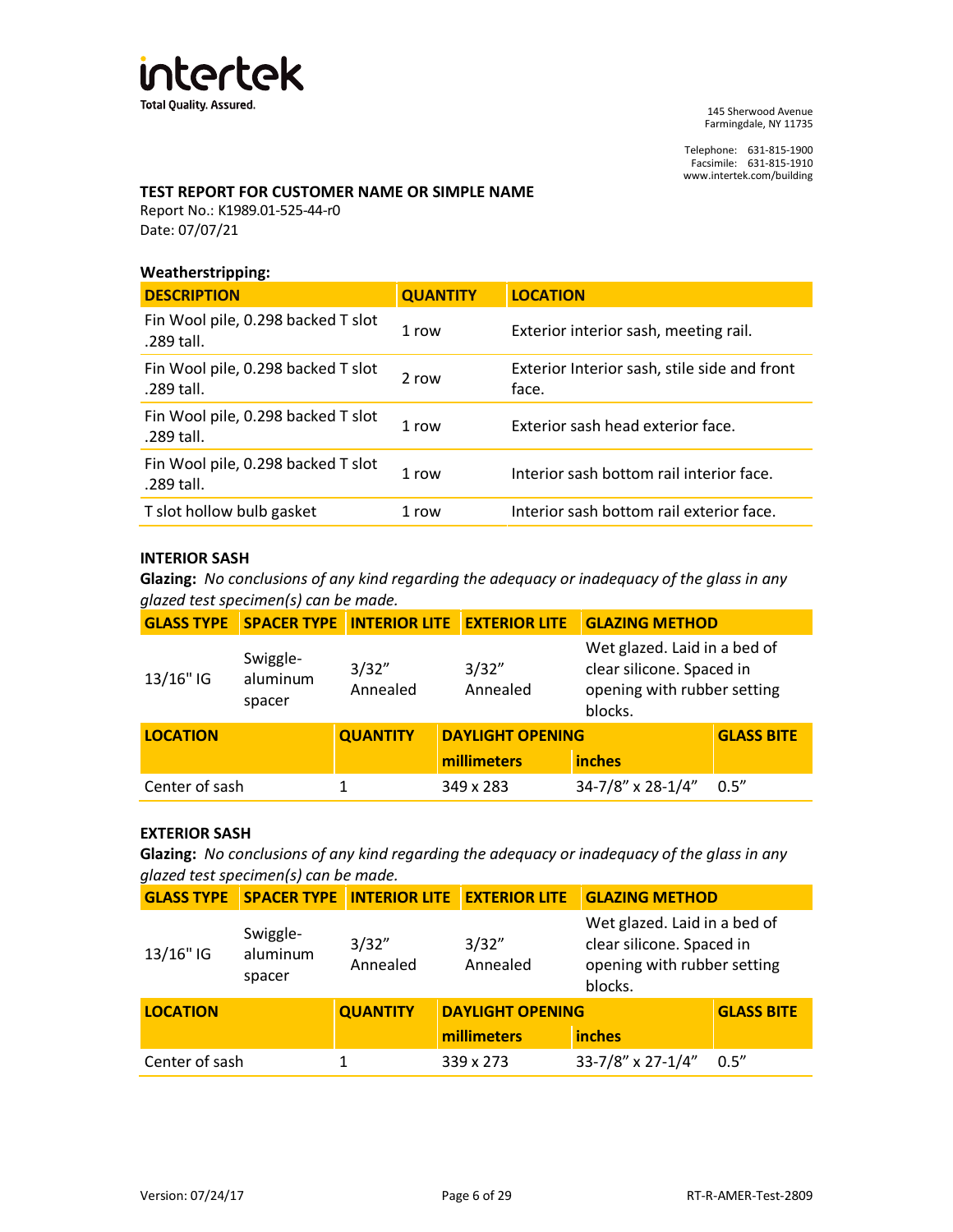

Telephone: 631-815-1900 Facsimile: 631-815-1910 www.intertek.com/building

## **TEST REPORT FOR CUSTOMER NAME OR SIMPLE NAME**

Report No.: K1989.01-525-44-r0 Date: 07/07/21

#### **Drainage:**

| <b>DRAINAGE METHOD SIZE</b> |                            | QUANTITY LOCATION |                                              |
|-----------------------------|----------------------------|-------------------|----------------------------------------------|
| Weep holes                  | 2" wide by<br>$1/4$ " high |                   | 3-1/3" O.C. from right and left side of sill |

#### **Hardware:**

| <b>DESCRIPTION</b>   | <b>QUANTITY</b> | <b>LOCATION</b>                     |
|----------------------|-----------------|-------------------------------------|
| <b>Night Latches</b> | 2               | Exterior sash stile                 |
| Tilt latch           | 4               | 2 on each operable sash top rail    |
| Tilt pins            |                 | 2 on each operable sash bottom rail |
| Tilt lock balances   | 4               | 1 per side of operable sash in jamb |
| <b>Keepers</b>       | 2               | Exterior sash meeting rail          |
| Anti-thief cam locks |                 | Interior sash meeting rail          |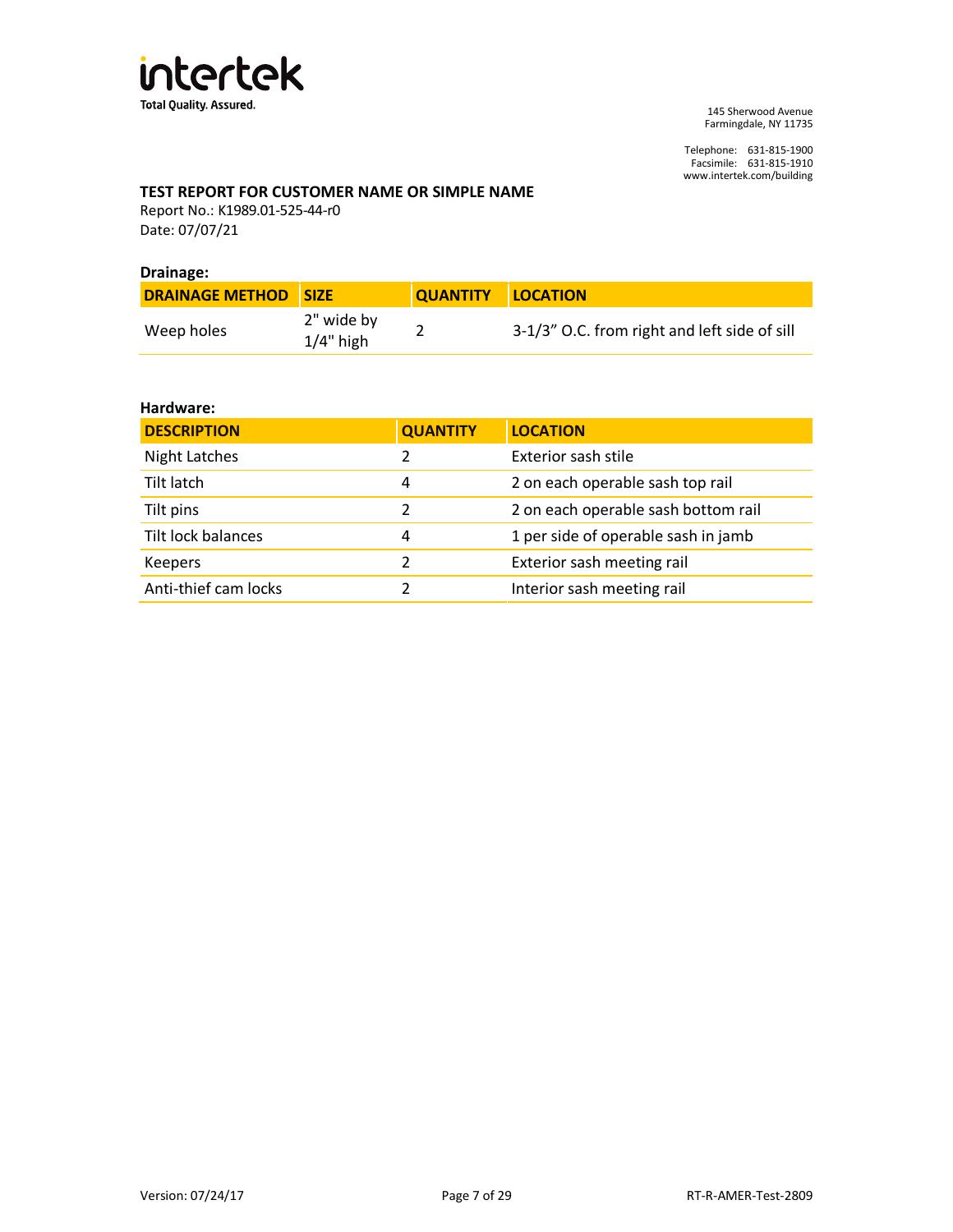

Telephone: 631-815-1900 Facsimile: 631-815-1910 www.intertek.com/building

## **TEST REPORT FOR CUSTOMER NAME OR SIMPLE NAME**

Report No.: K1989.01-525-44-r0 Date: 07/07/21

#### **SECTION 8**

#### **TEST RESULTS**

The temperature during testing was 24°C (74°F). The results are tabulated as follows:

## **Test Specimen:**

| <b>TITLE OF TEST</b>       | <b>RESULTS</b>               | <b>ALLOWED</b>                       | <b>NOTE</b>  |
|----------------------------|------------------------------|--------------------------------------|--------------|
|                            | <b>Exterior sash:</b>        |                                      |              |
|                            |                              |                                      |              |
|                            | Initiate Motion: up          |                                      |              |
|                            | 718 N (15 lbf)               | 200 N (44.96 lbf) Max                |              |
|                            | <b>Initiate Motion: down</b> |                                      |              |
|                            | 670 N (14 lbf)               |                                      |              |
|                            | <b>Maintain Motion: Up</b>   |                                      |              |
|                            | 718 N (15 lbf)               | 155 (34.85 lbf) Max                  |              |
|                            | <b>Maintain Motion:</b>      |                                      |              |
|                            | 670 N (14 lbf)               |                                      |              |
|                            | Latches:                     |                                      |              |
| <b>Operating Force,</b>    | 27 N (6 lbf)                 | 100 N (22.48 lbf) max                |              |
| per ASTM E2068             |                              |                                      |              |
|                            | <b>Interior Sash:</b>        |                                      |              |
|                            |                              |                                      |              |
|                            | <b>Initiate Motion: up</b>   |                                      |              |
|                            | 58 N (13 lbf)                | 200 N (44.96) lbf) Max               |              |
|                            | <b>Initiate Motion: down</b> |                                      |              |
|                            | 45 N (10 lbf)                |                                      |              |
|                            | <b>Maintain Motion: Up</b>   |                                      |              |
|                            | 58 N (13 lbf)                | 155 (34.85 lbf) Max                  |              |
|                            | <b>Maintain Motion: Down</b> |                                      |              |
|                            | 45 N (10 lbf)                |                                      |              |
|                            | Latches:                     |                                      |              |
|                            | 36 N (8 lbf)                 | 100 N (22.48 lbf) max                | $\mathbf{1}$ |
| Air Leakage,               |                              |                                      |              |
| Infiltration per ASTM E283 | 0.3 $L/s/m2$                 | 1.5 $L/s/m2$                         |              |
| at 75 Pa (1.57 psf)        | $(0.05 \text{ cfm/ft}^2)$    | $(0.3 \text{ cfm}/\text{ft}^2)$ max. | $\mathbf{1}$ |
| <b>Water Penetration,</b>  |                              |                                      |              |
| per ASTM E547              |                              |                                      |              |
| 360 Pa (7.52 psf)          | Pass                         | No leakage                           | 1, 4         |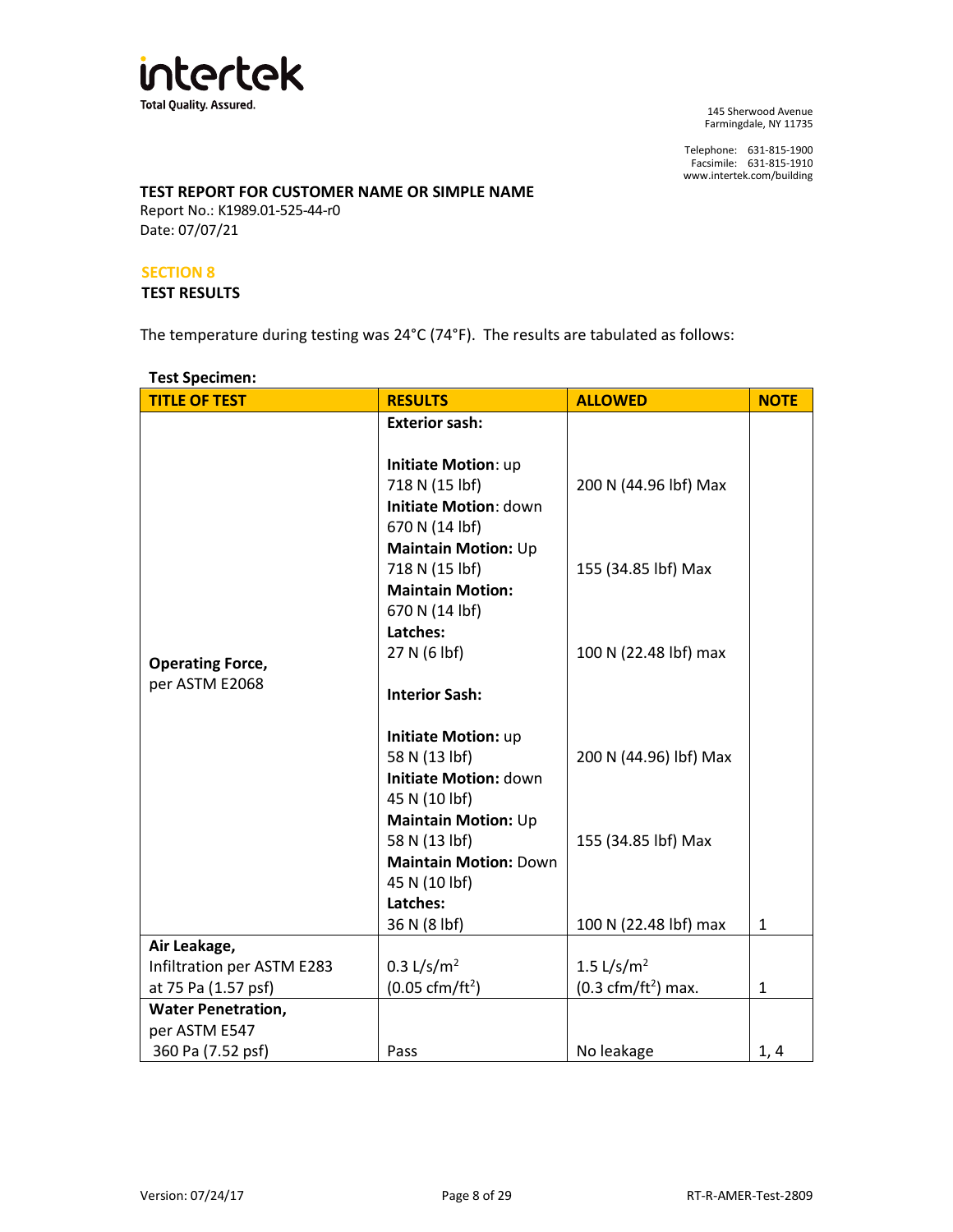

Telephone: 631-815-1900 Facsimile: 631-815-1910 www.intertek.com/building

#### **TEST REPORT FOR CUSTOMER NAME OR SIMPLE NAME**

Report No.: K1989.01-525-44-r0 Date: 07/07/21

| <b>TITLE OF TEST</b>              | <b>RESULTS</b>      | <b>ALLOWED</b>        | <b>NOTE</b>  |
|-----------------------------------|---------------------|-----------------------|--------------|
| <b>Uniform Load Deflection,</b>   |                     |                       |              |
| per ASTM E330                     |                     |                       |              |
| Deflections taken at meeting rail |                     |                       |              |
| +2400 Pa (+50.00 psf)             | $2.79$ mm $(0.11")$ | <b>RECORD ONLY</b>    | 1, 3,        |
| -2400 Pa (-50.00 psf)             | 4.57 mm (0.18")     | <b>RECORD ONLY</b>    | 4, 5, 6      |
| <b>Uniform Load Structural,</b>   |                     |                       |              |
| per ASTM E330                     |                     |                       |              |
| Permanent set taken at meeting    |                     |                       |              |
| rail                              |                     |                       |              |
| +3600 Pa (+75.00 psf)             | $0.0$ mm $(0.00")$  | 3.68 mm (0.145") max. |              |
| -3600 Pa (-75.00 psf)             | $0.25$ mm $(0.01")$ | 3.68 mm (0.145") max. | 6            |
| <b>Forced Entry Resistance,</b>   |                     |                       |              |
| per ASTM F588                     |                     |                       |              |
| Type: A - Grade: 10               | Pass                | No entry              | 1            |
| <b>Thermoplastic Corner Weld</b>  | Pass                | Meets as stated       | 1            |
| Deglazing,                        |                     |                       |              |
| per ASTM E987                     |                     |                       |              |
| Operating direction,              |                     |                       |              |
| 320 N (70 lbf)                    | Pass                | Meets as stated       | $\mathbf{1}$ |
| Remaining direction,              |                     |                       |              |
| 230 N (50 lbf)                    | Pass                | Meets as stated       | 1            |

*Note 1: The tested specimen meets the performance levels specified in AAMA/WDMA/CSA 101/I.S.2/A440 for air leakage resistance.*

*Note 2: Without insect screen.*

*Note 3: The client opted to start at a pressure higher than the minimum required.* 

*Note 4: The deflections reported are not limited by AAMA/WDMA/CSA 101/I.S.2/A440 for this product designation. The deflection data is recorded in this report for special code compliance and information only.*

*Note 5: Loads were held for 10 seconds.*

*Note 6: Tape and film were used to seal against air leakage during structural testing. In our opinion, the tape and film did not influence the results of the test.*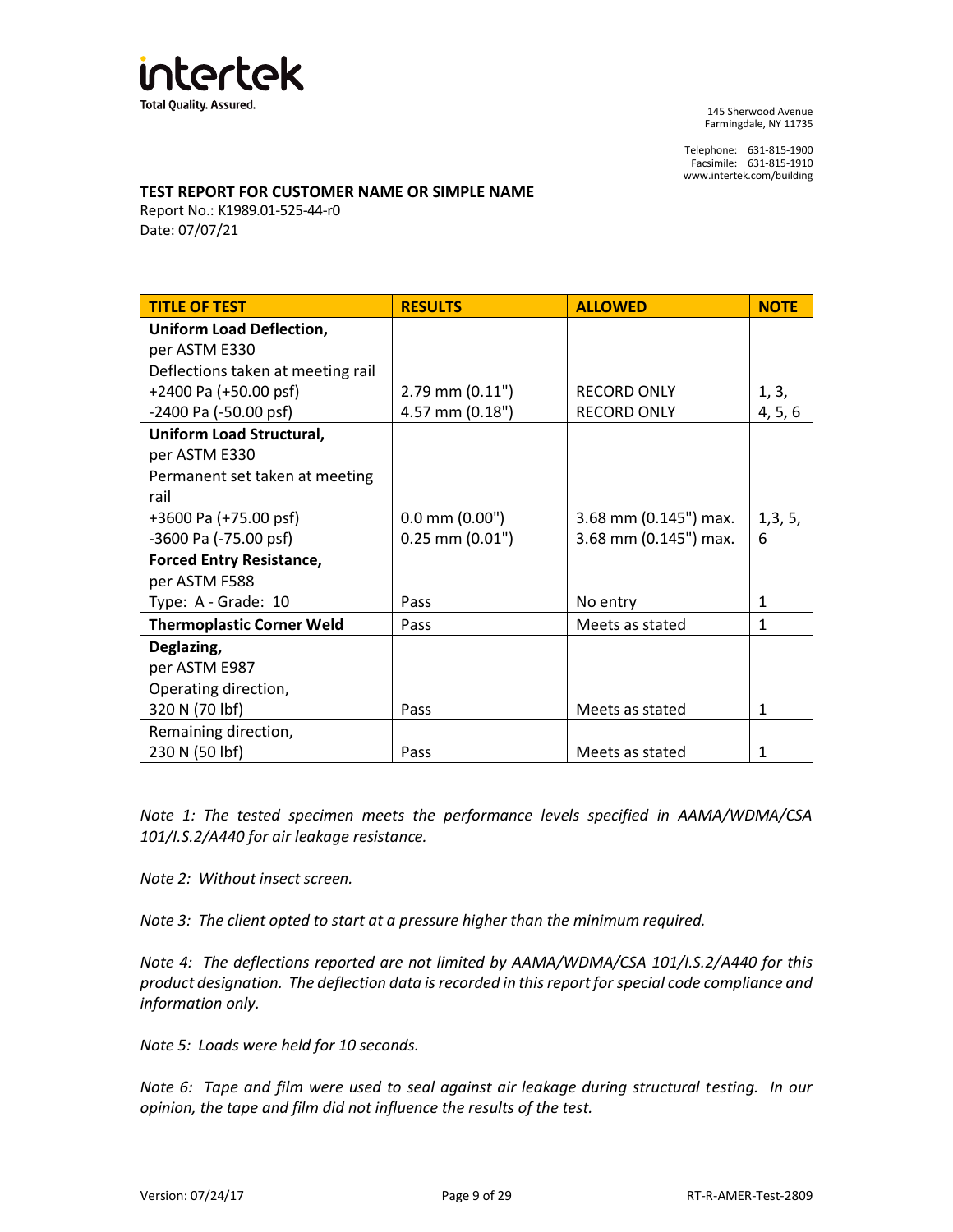

Telephone: 631-815-1900 Facsimile: 631-815-1910 www.intertek.com/building

## **TEST REPORT FOR CUSTOMER NAME OR SIMPLE NAME**

Report No.: K1989.01-525-44-r0 Date: 07/07/21

#### **SECTION 9**

**ALTERATIONS**

*No alterations were required.*

## **SECTION 10**

## **CONCLUSION**

The specimen tested successfully met the performance requirements for a R-PG50-1000 x 1600 (40" x 63") -H rating.

#### **SECTION 11**

#### **DRAWINGS**

The test specimen drawings have been reviewed by Intertek B&C and are representative of the test specimen(s) reported herein. Test specimen construction was verified by Intertek B&C per the drawings included in this report. Any deviations are documented herein or on the drawings.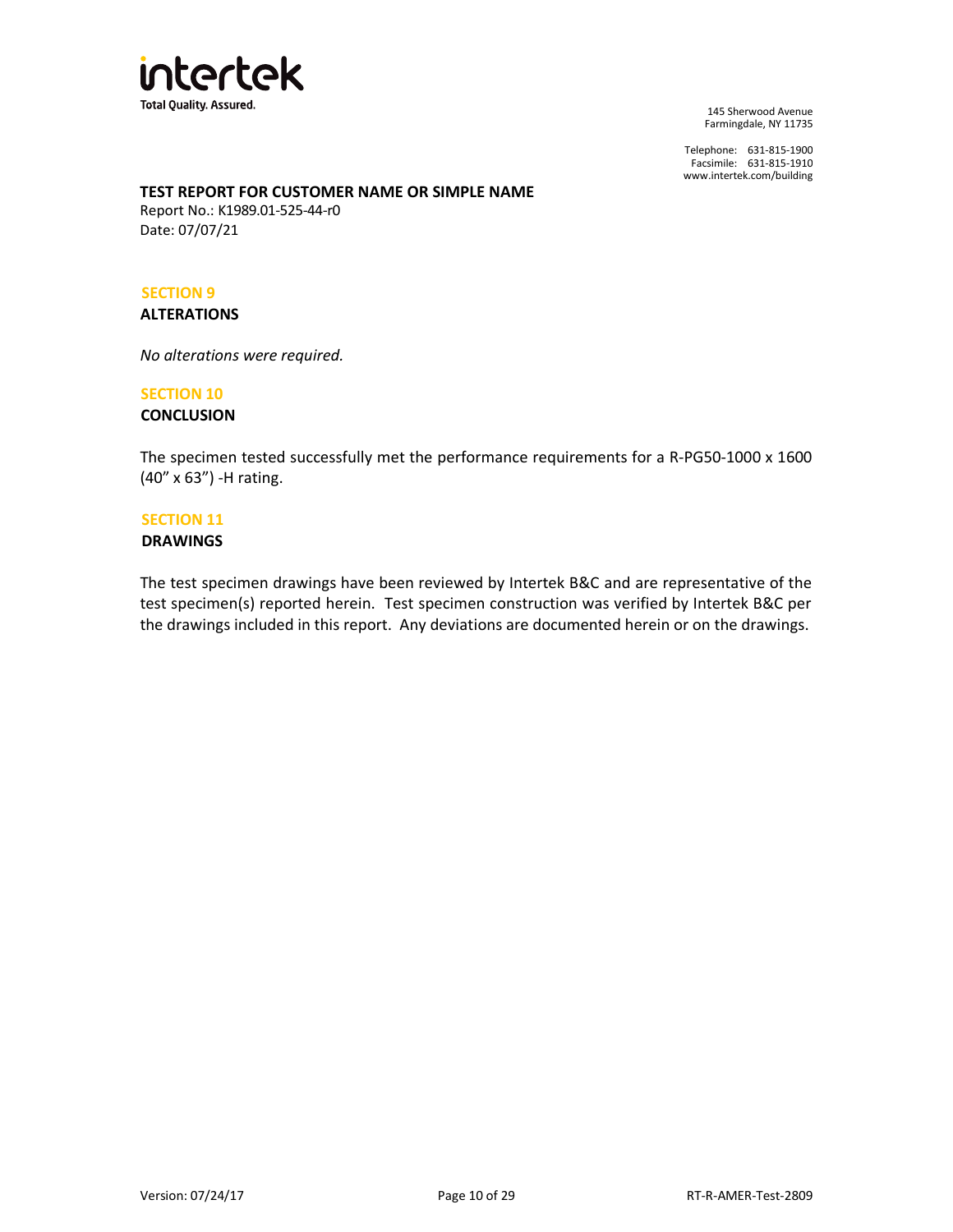NORTH EAST WINDOWS USA, INC. DH990 PROFILE PRINTS & B.O.M.

 $\mathcal{A}^{\mathcal{A}}$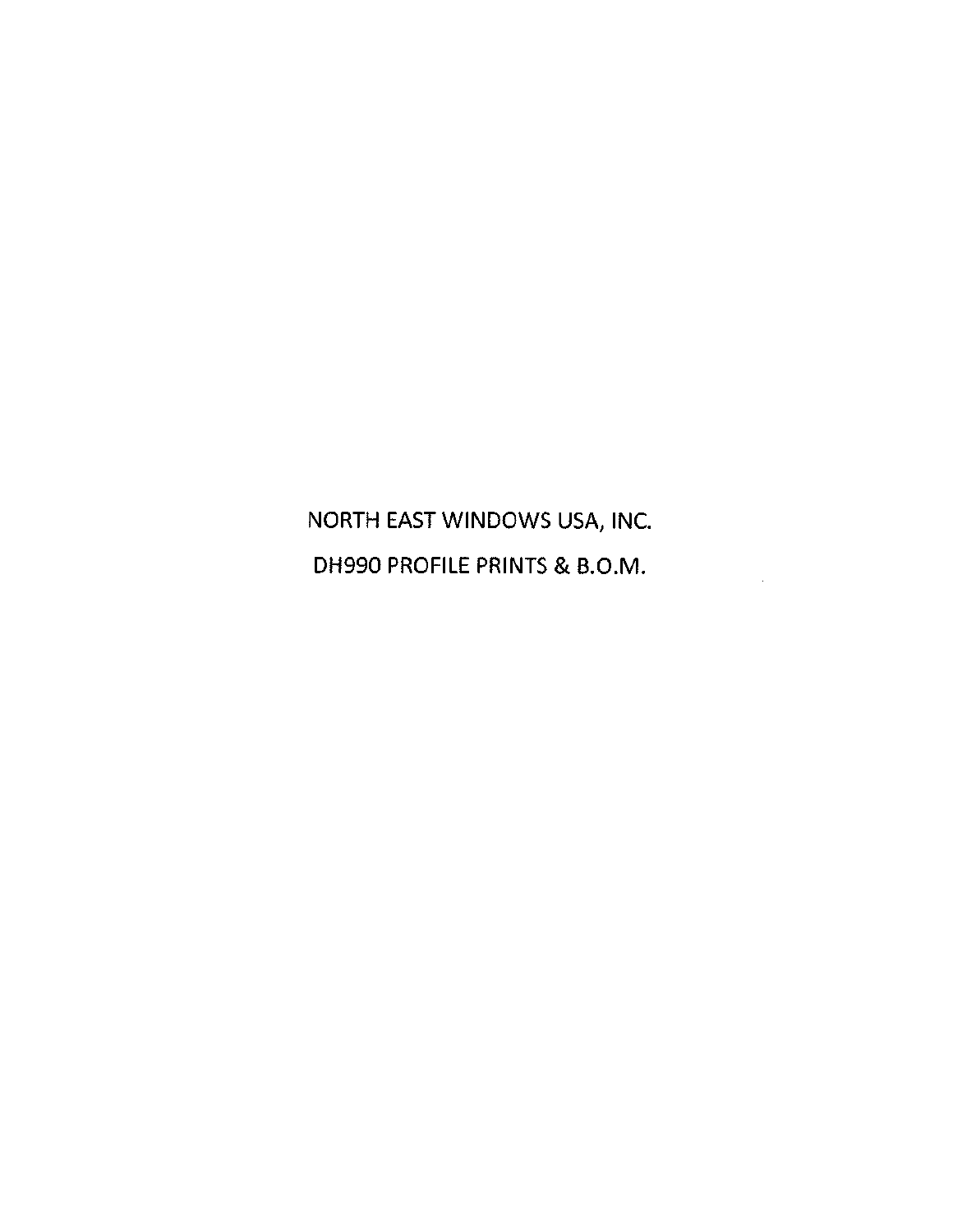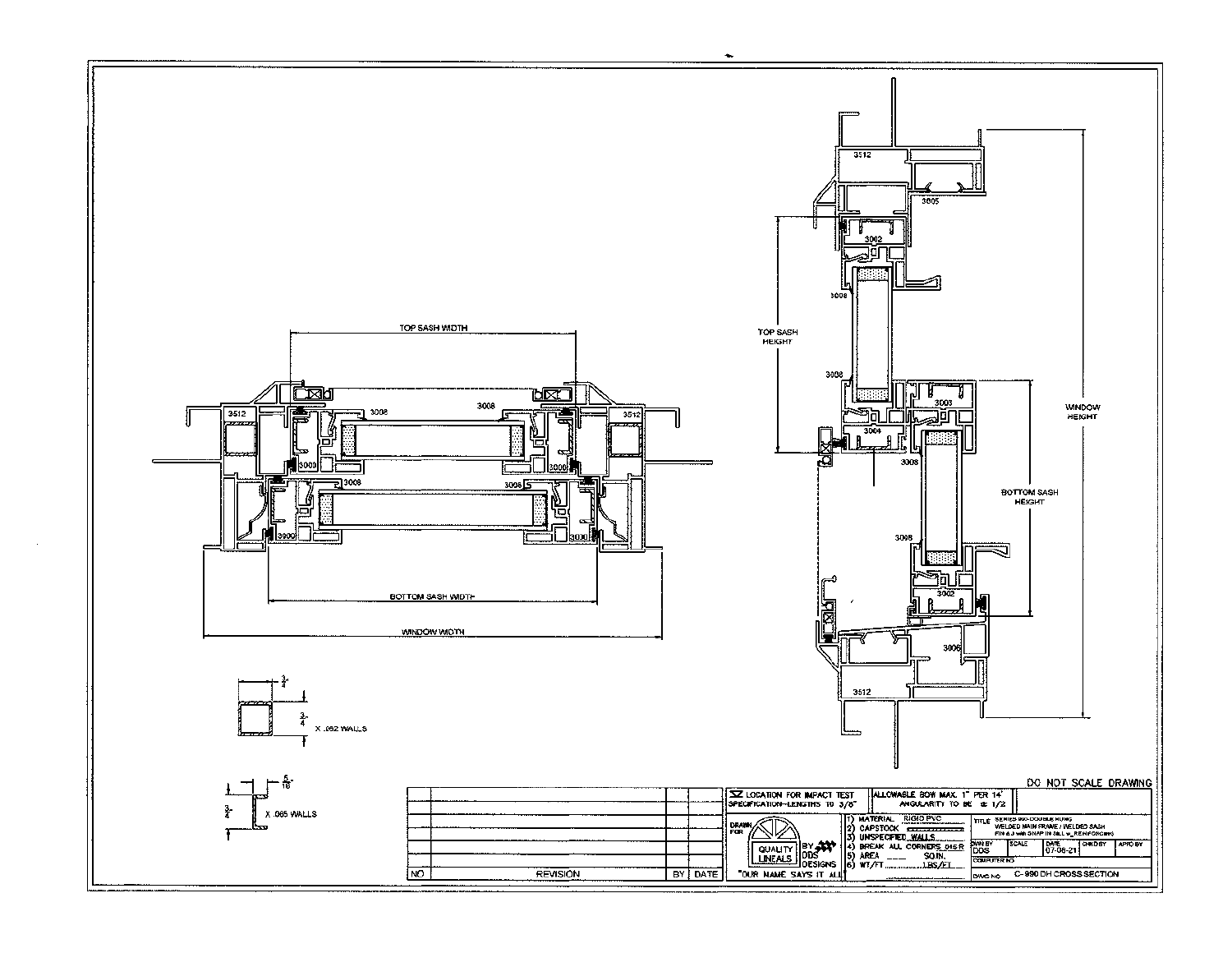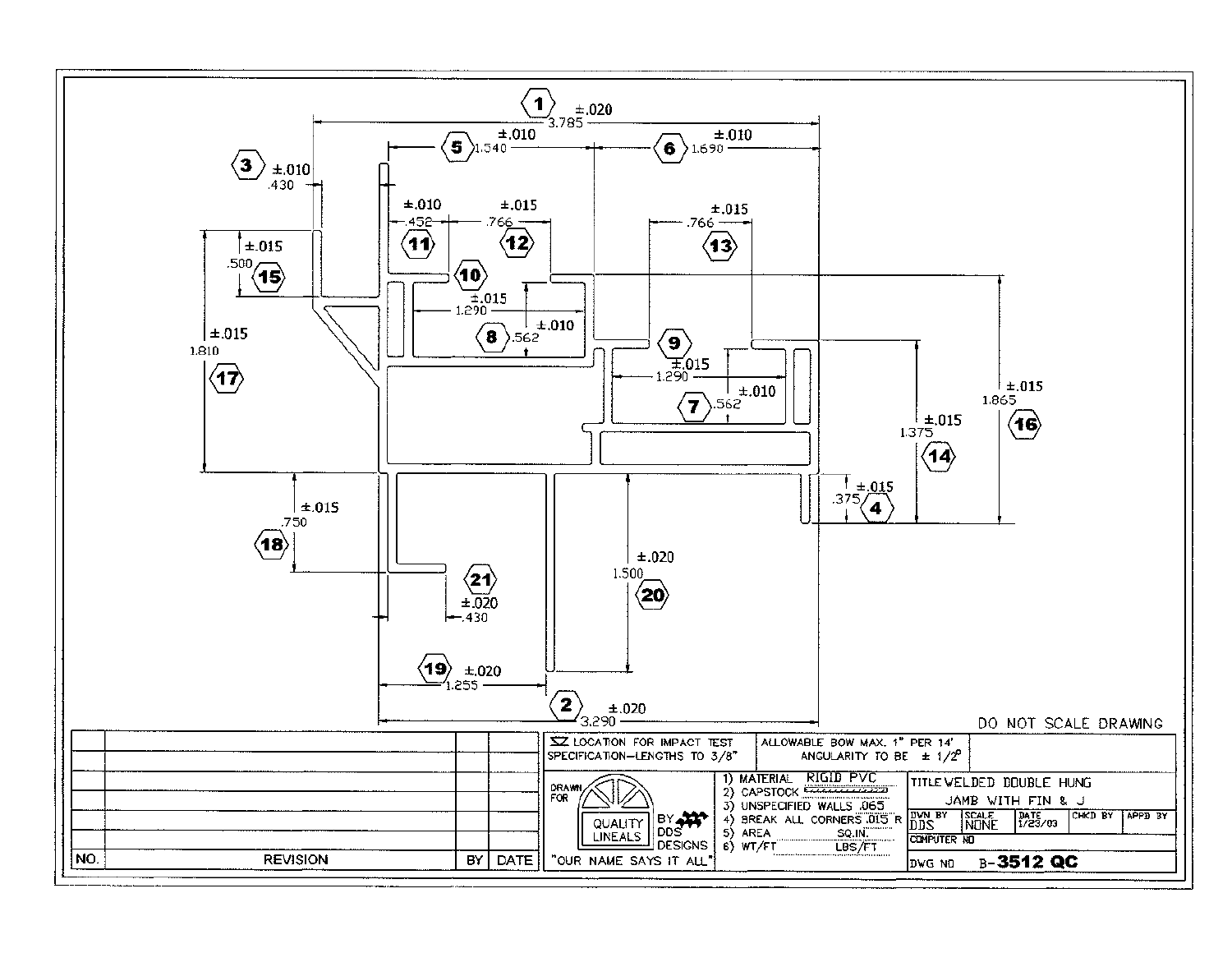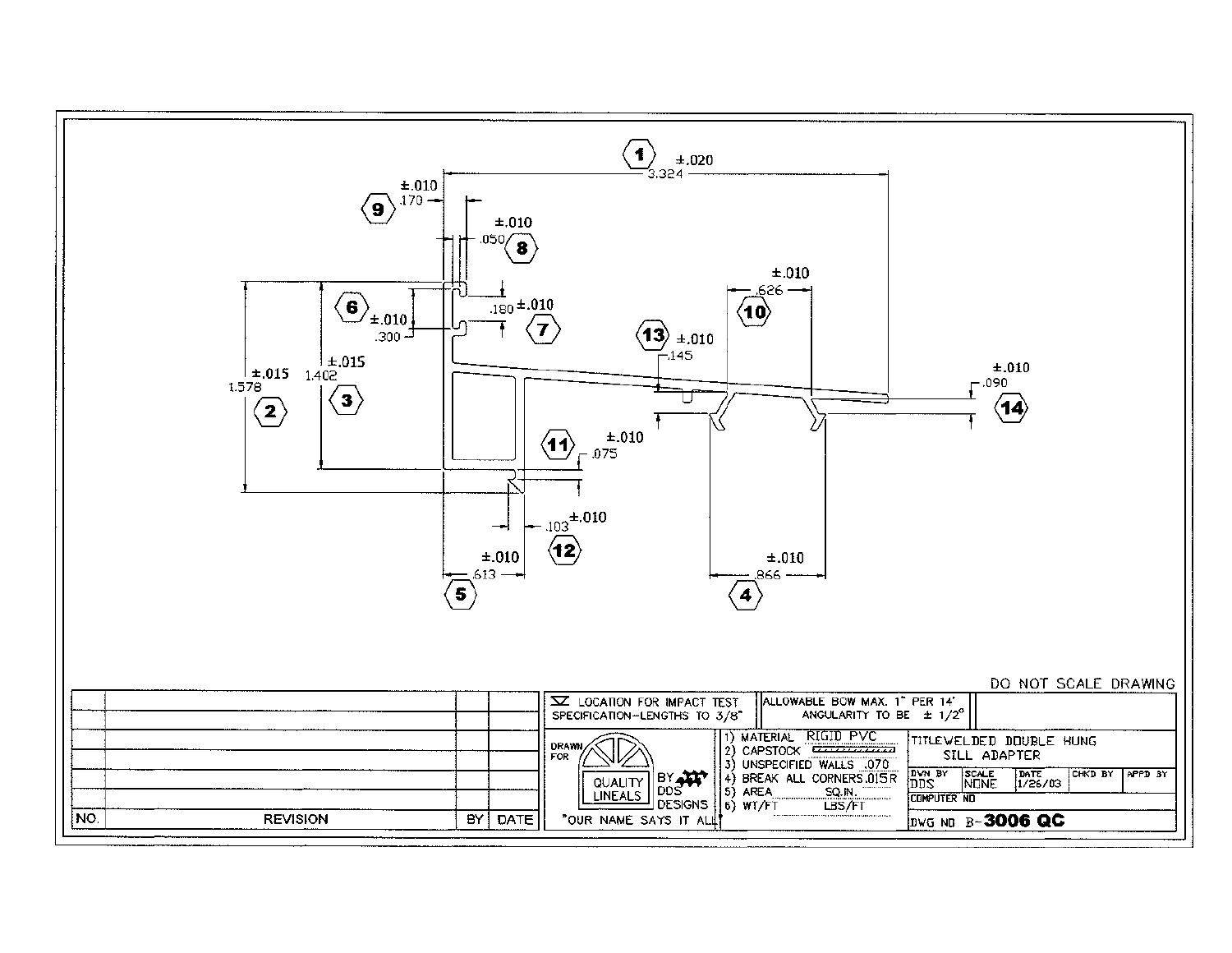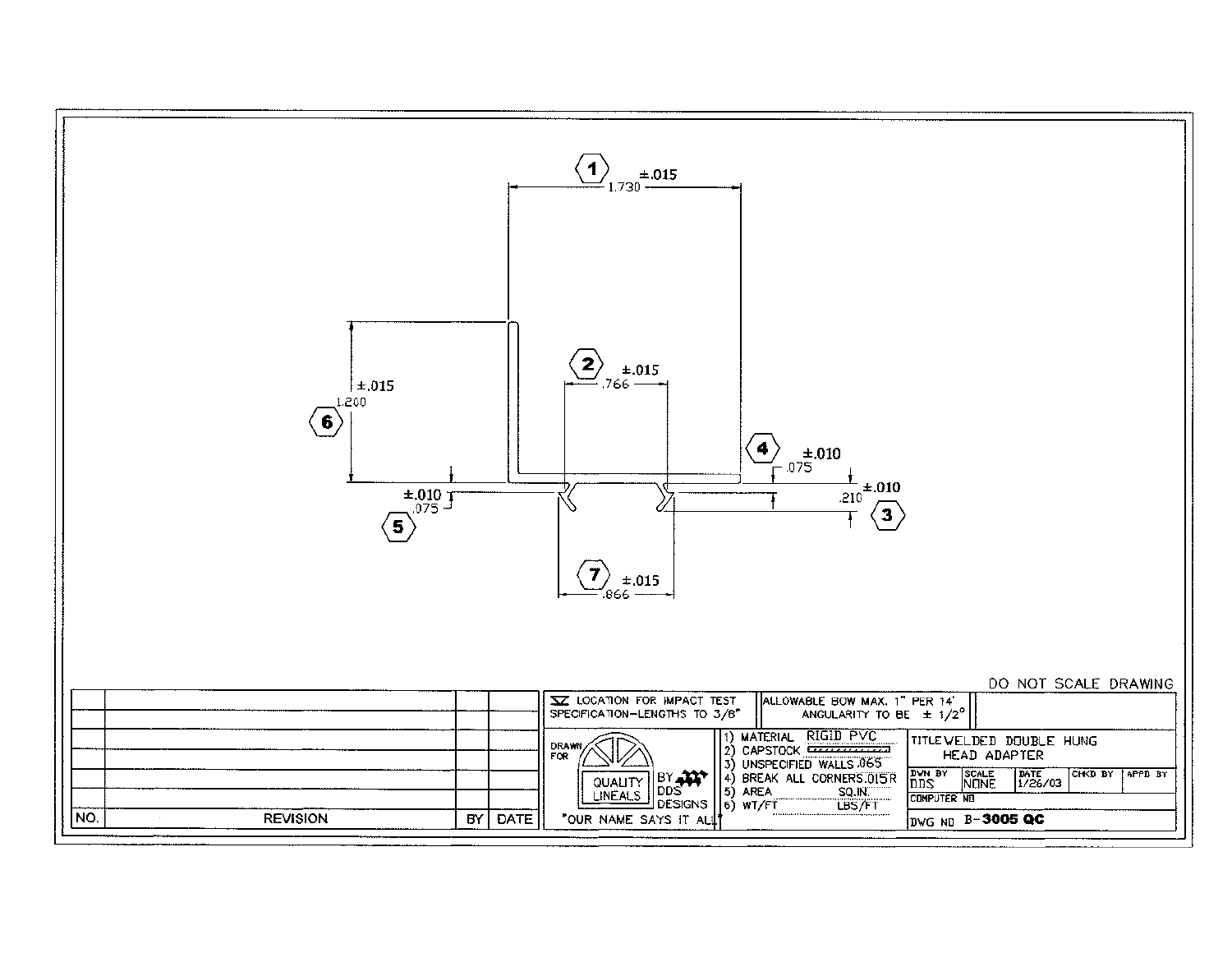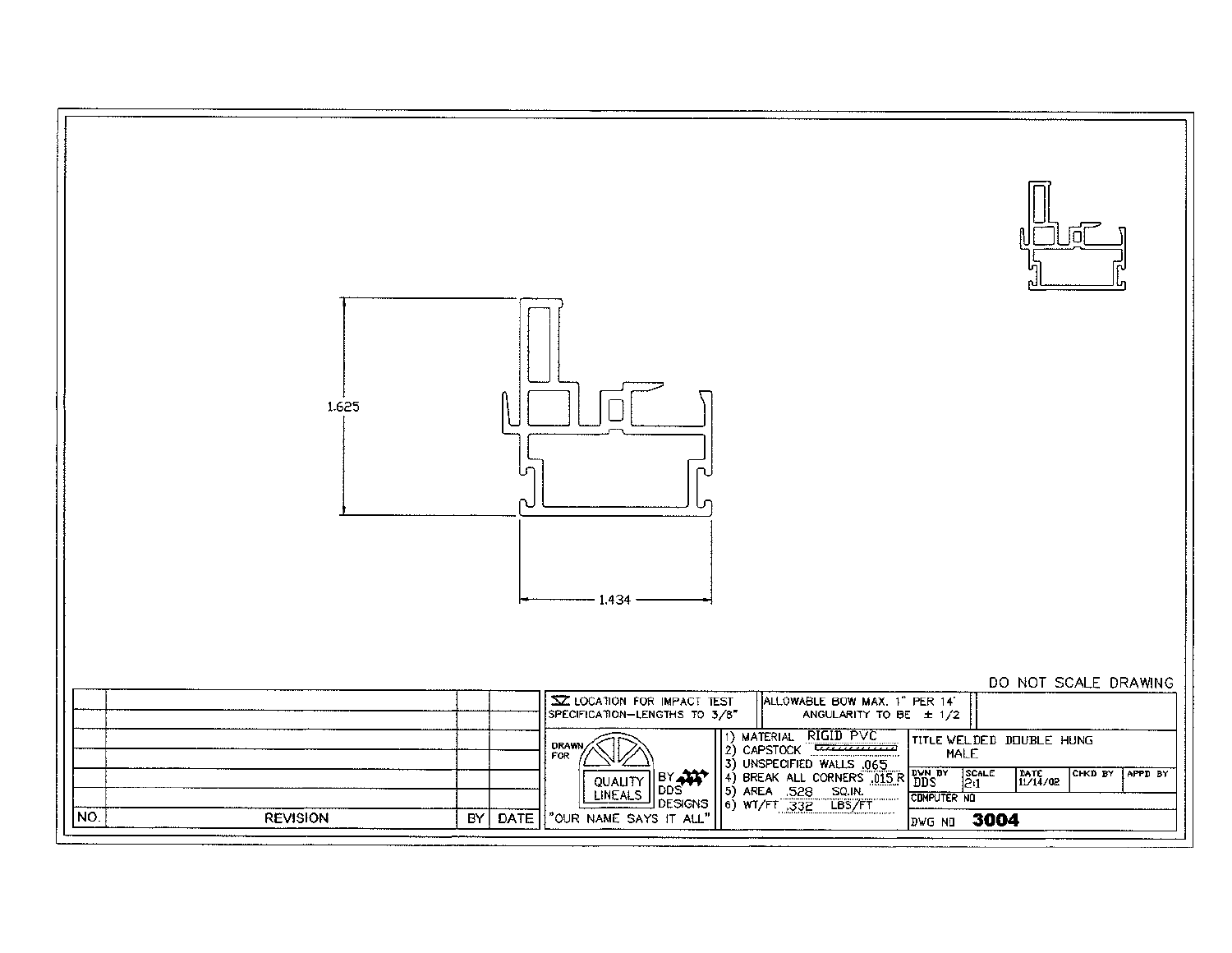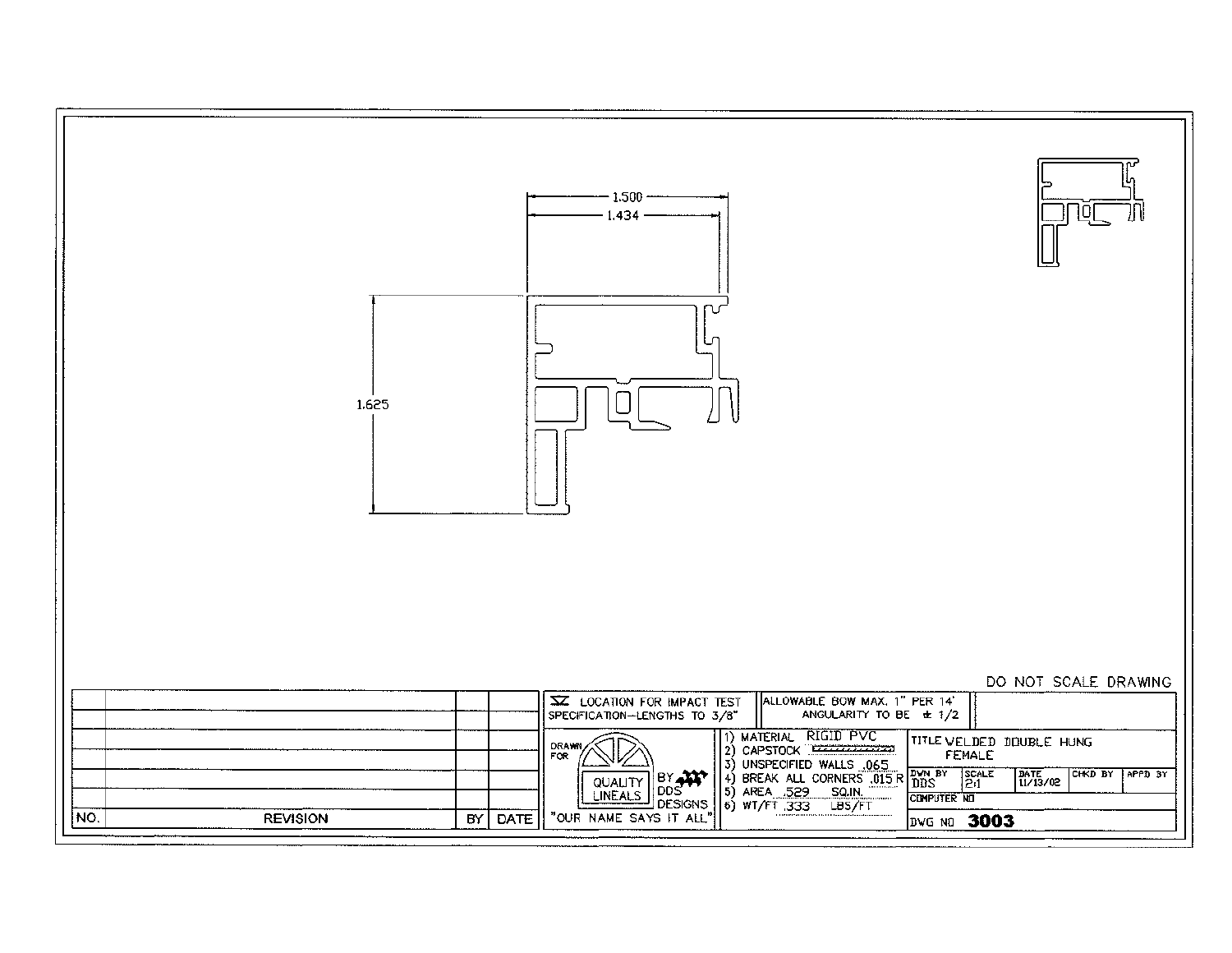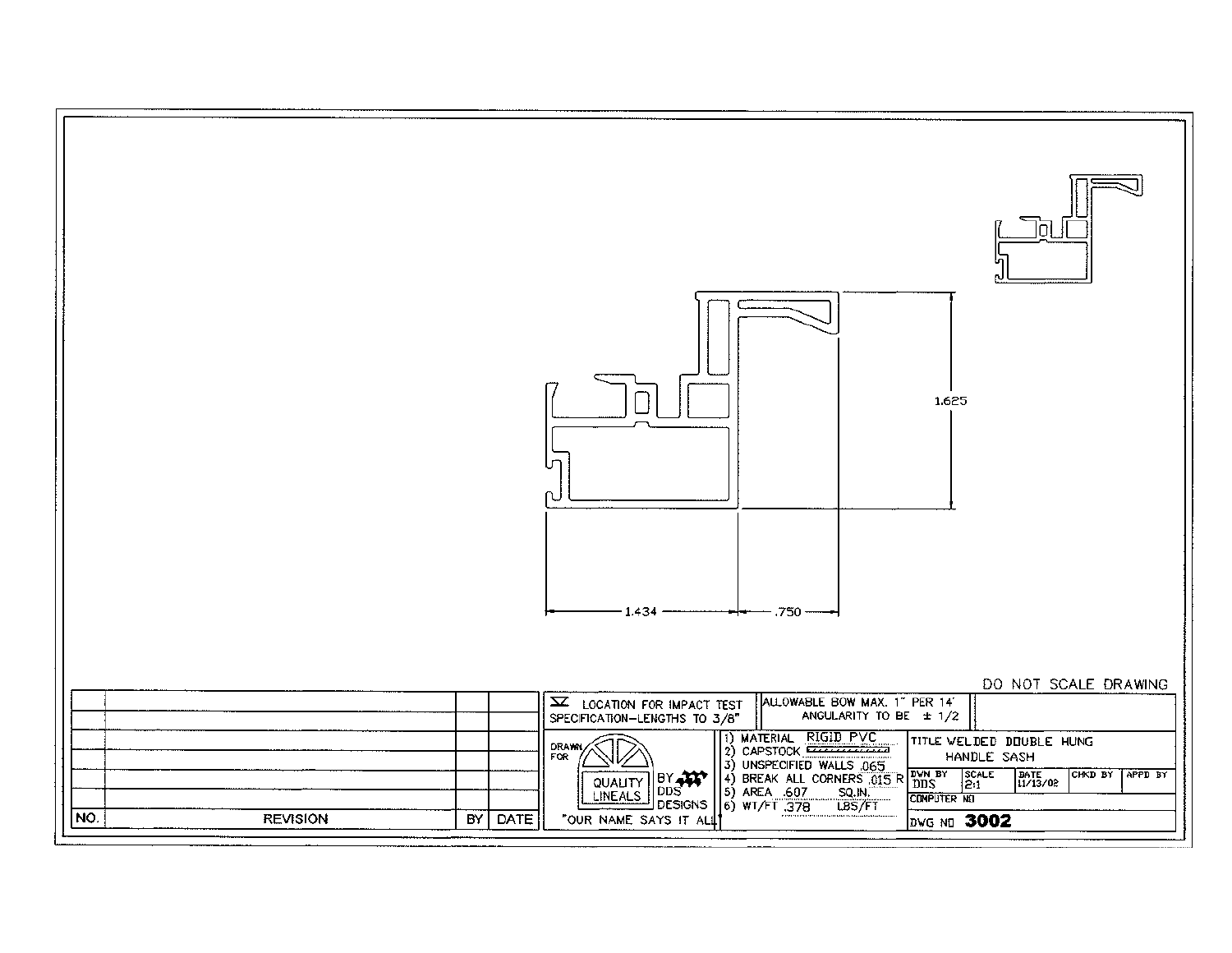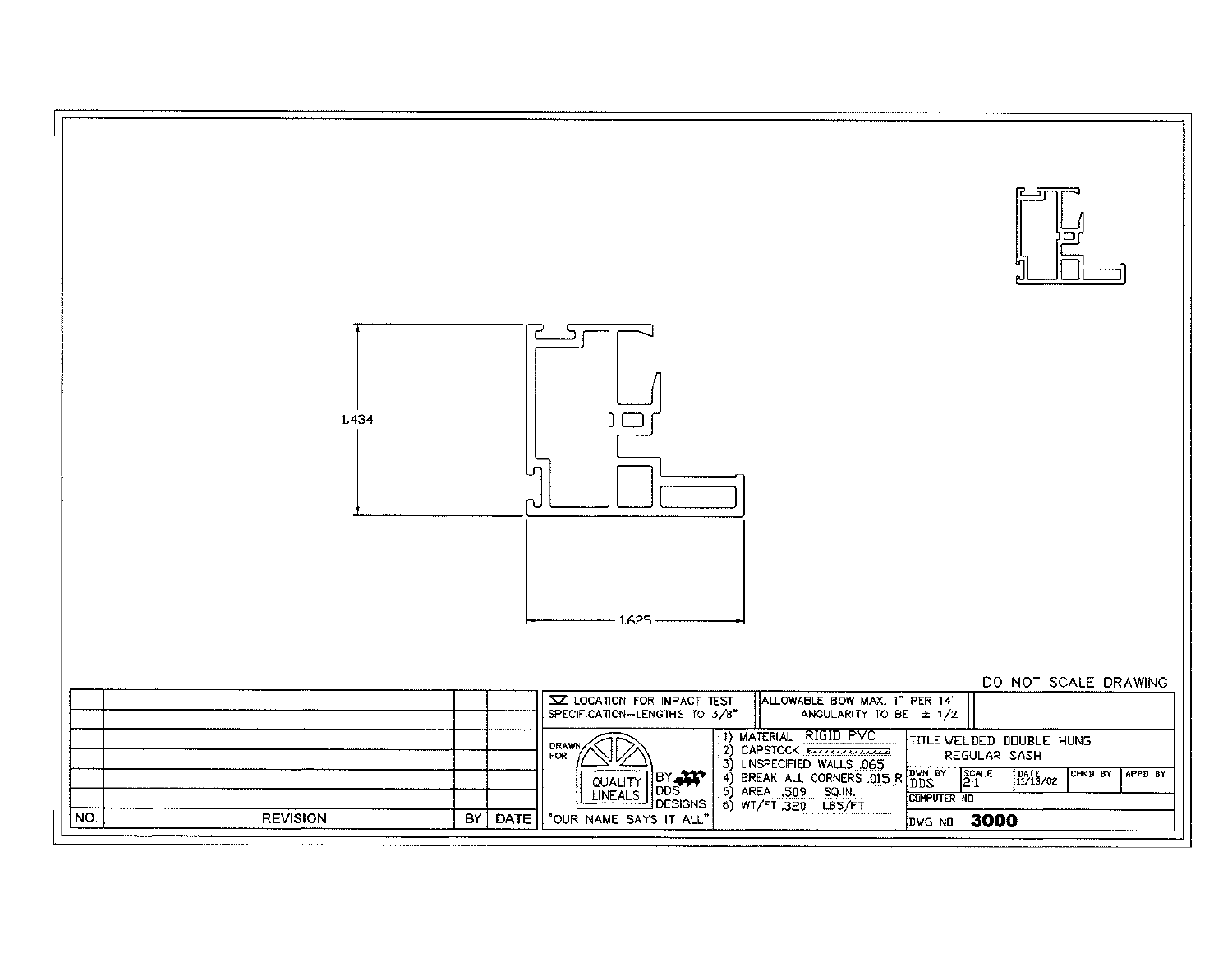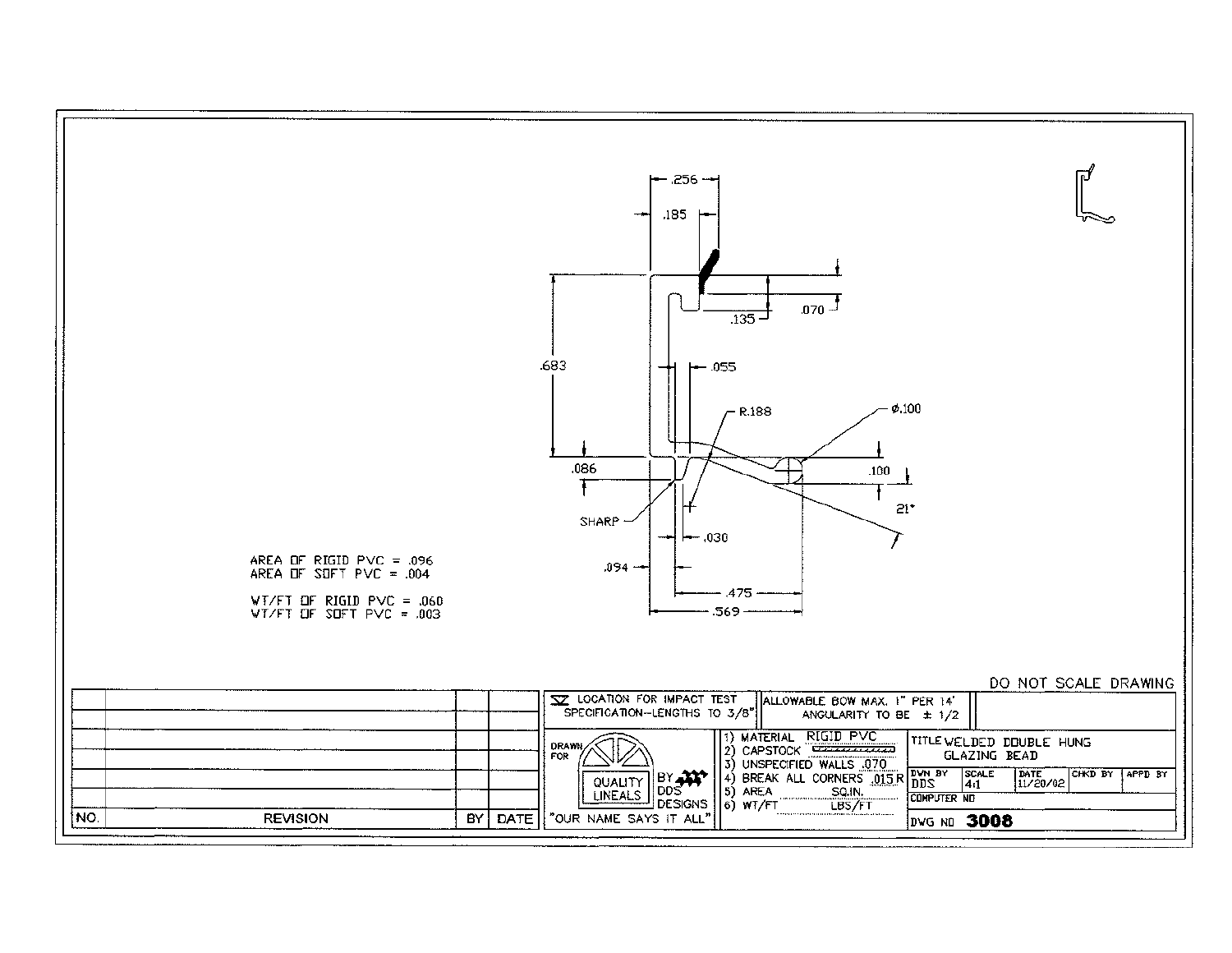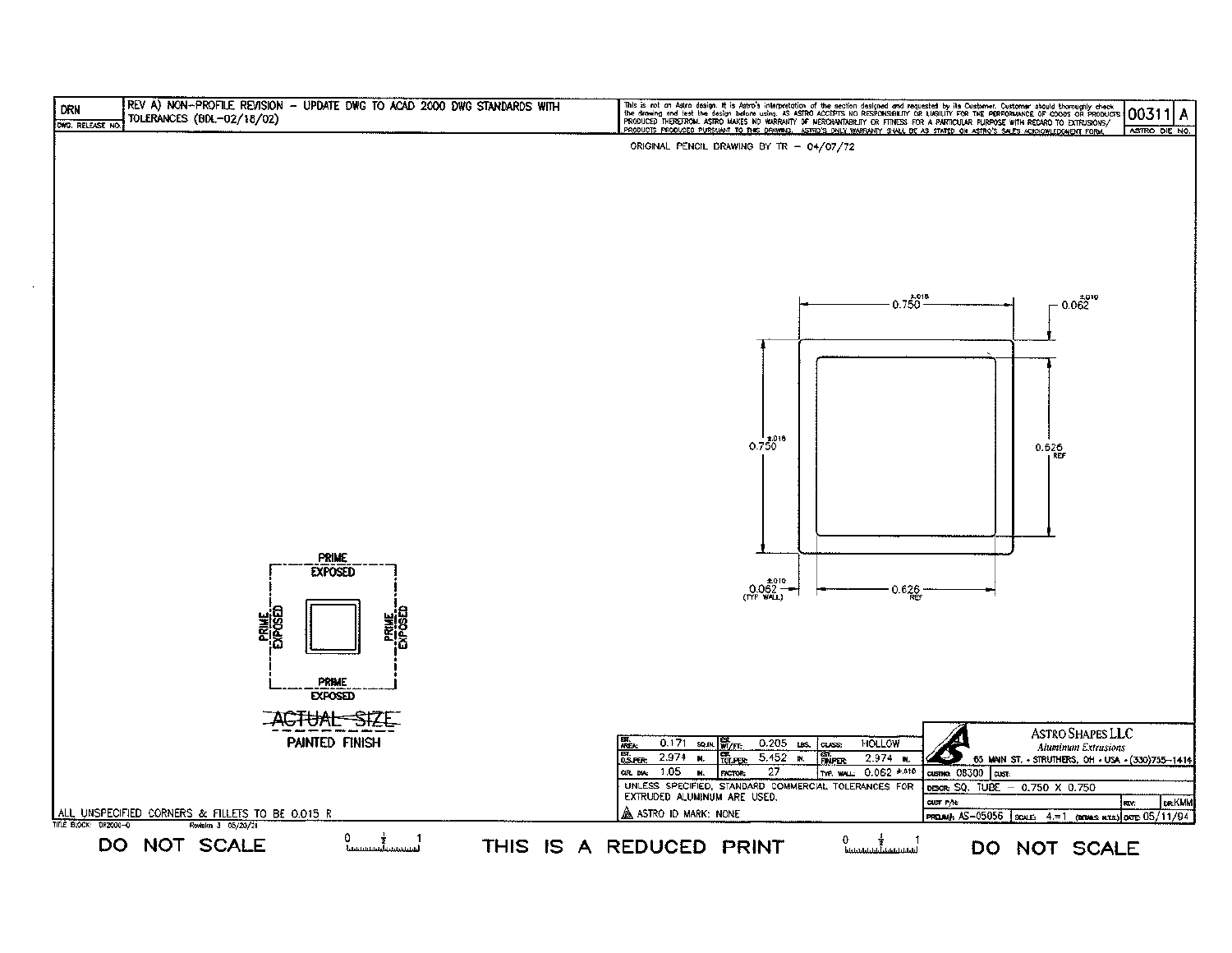

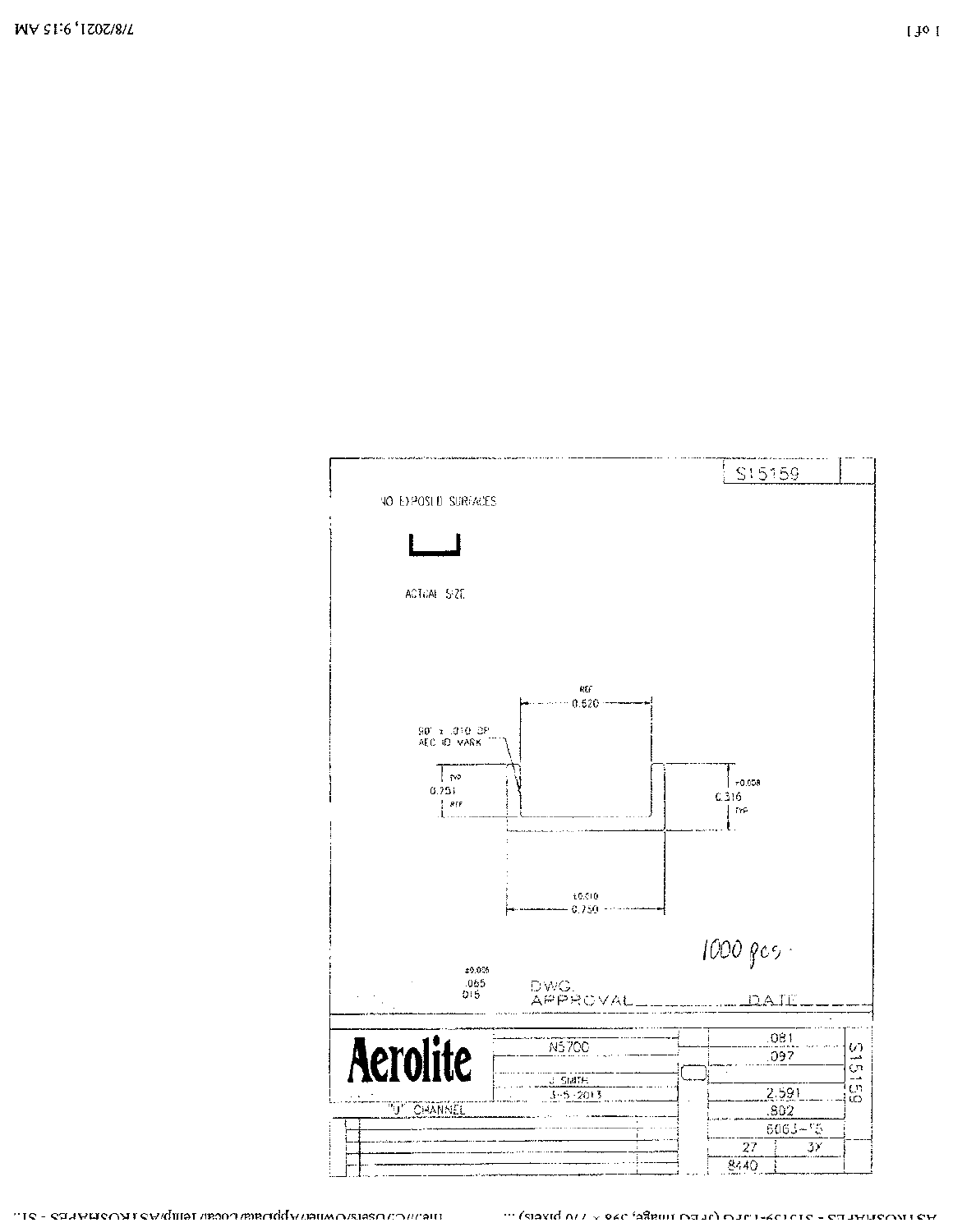# DH990 BOM

|             |                         | N.E. P/N   Qty   Description                        | Vendor P/N  | Vendor         | <b>U.O.M.</b>                       | <b>Formulas</b> |
|-------------|-------------------------|-----------------------------------------------------|-------------|----------------|-------------------------------------|-----------------|
|             |                         | <b>FRAME</b>                                        |             |                |                                     |                 |
| $921 - 00$  |                         | HEAD EXPANDER W/ ACC. GR. WHITE                     | $921 - 00$  | QUALITY        | FT                                  | W=W             |
| $921 - 10$  |                         | HEAD EXPANDER W/ ACC. GR. ALMOND                    | $921 - 10$  | QUALITY        | FT                                  | W=W             |
| $921 - 30$  |                         | HEAD EXPANDER W/ ACC. GR, BROWN                     | 921-30      | <b>QUALITY</b> | FT.                                 | W=W             |
| 921-40      |                         | HEAD EXPANDER W/ ACC. GR. CREAM                     | 921-40      | QUALITY        | $\overline{FT}$                     | $W=W$           |
| $921 - 50$  |                         | HEAD EXPANDER W/ ACC. GR. BROWN/CREAM               | $921 - 60$  | QUALITY        | FT                                  | $W = W$         |
| 3512-00     | 2                       | JAMB, WITH FIN & J, WHITE (as head & sill)          | 3512-00     | QUALITY        | FΤ                                  | $W + .250$      |
| 3512-10     | $\overline{2}$          | JAMB , WITH FIN & J. ALMOND (as head & sill)        | 3512-10     | QUALITY        | FT                                  | $W + .250$      |
| 3512-30     | $\overline{2}$          | JAMB, WITH FIN & J, BROWN (as head & sill)          | 3512-30     | QUALITY        | FΤ                                  | $W + .250$      |
| 3512-40     | $\overline{z}$          | JAMB, WITH FIN & J, CREAM (as head & sill)          | 3512-40     | QUALITY        | FT                                  | $W + 250$       |
| 3512-50     | $\mathbf{2}$            | [JAMB, WITH FIN & J, BROWN / CREAM (as head & sill) | 3512-50     | QUALITY        | FΤ                                  | $W + .250$      |
| 3612-00     | $\overline{2}$          | JAMB, WITH FIN, NO J, WHITE (as head & sill)        | 3612-00     | <b>QUALITY</b> | $\overline{\mathsf{F}^{\intercal}}$ | $W + .250$      |
| 3612-10     | $\mathbf{2}$            | JAMB, WITH FIN, NO J, ALMOND (as head & sill)       | 3612-10     | QUALITY        | FT                                  | $W + 250$       |
| 3612-30     | $\overline{2}$          | JAMB, WITH FIN, NO J, BROWN (as head & sit)         | 3612-30     | <b>QUALITY</b> | $\overline{\mathsf{FT}}$            | $W + 250$       |
| 3612-40     |                         | 2 JAMB, WITH FIN, NO J, CREAM (as head & sill)      | 3612-40     | <b>QUALITY</b> | FT                                  | $W + .250$      |
| 3612-50     | $\overline{2}$          | JAMB, WITH FIN, NO J, BROWN / CREAM (as head & sil  | 3612-50     | <b>QUALITY</b> | FT                                  | $W + 250$       |
| 3005-00     | 1                       | HEAD ADAPTOR. WHITE                                 | 3005-00     | <b>QUALITY</b> | FT                                  | $W - 2.75$      |
| $3005 - 10$ | 1                       | HEAD ADAPTOR, ALMOND                                | 3005-10     | QUALITY        | FT                                  | $W - 2.75$      |
| 3005-30     | $\mathbf{1}$            | <b>HEAD ADAPTOR, BROWN</b>                          | 3005-30     | QUALITY        | FŤ                                  | $W - 2.75$      |
| 3005-40     | $\mathbf{1}$            | <b>HEAD ADAPTOR, CREAM</b>                          | 3005-40     | QUALITY        | $\overline{\mathsf{FT}}$            | $W - 2.75$      |
| 3512-00     | $2^{\circ}$             | JAMB , WITH FIN & J, WHITE                          | 3512-00     | QUALITY        | $_{\overline{\mathsf{FT}}}$         | $H + 250$       |
| $3512 - 10$ | 2                       | JAMB , WITH FIN & J, ALMOND                         | $3512 - 10$ | QUALITY        | FT                                  | $H + .250$      |
| 3512-30     | $\mathbf{2}$            | JAMB, WITH FIN & J, BROWN                           | 3512-30     | QUALITY        | FT                                  | $H + .250$      |
| 3512-40     | $\overline{2}$          | IJAMB , WITH FIN & J, CREAM                         | 3512-40     | QUALITY        | FT                                  | $H + .250$      |
| 3512-50     | $\mathbf{2}$            | JAMB, WITH FIN & J, BROWN / CREAM                   | 3512-50     | QUALITY        | FT                                  | $H + .250$      |
| 3612-00     | $\mathbf{2}$            | JAMB, WITH FIN, NO J, WHITE                         | 3612-00     | QUALITY        | FT                                  | $H + .250$      |
| 3612-10     | $2^{-}$                 | JAMB, WITH FIN, NO J, ALMOND                        | 3612-10     | QUALITY        | FŤ                                  | $H + .250$      |
| 3612-30     |                         | 2 JJAMB, WITH FIN, NO J, BROWN                      | 3612-30     | QUALITY        | $\overline{FT}$                     | $H + .250$      |
| 3612-40     | $\overline{2}$          | JAMB , WITH FIN, NO J, CREAM                        | 3612-40     | QUALITY        | $\overline{FT}$                     | $H + .250$      |
| $3612 - 50$ | -2                      | JAMB, WITH FIN, NO J, BROWN / CREAM                 | 3612-50     | QUALITY        | FT                                  | $H + 250$       |
| 3006-00     | $\mathbf{1}$            | <b>SILL ADAPTER, WHITE</b>                          | 3006-00     | QUALITY        | FŤ                                  | $W - 2.75$      |
| 3006-10     | 1.                      | SILL ADAPTER, ALMOND                                | 3006-10     | QUALITY        | FT                                  | $W - 2.75$      |
| 3006-30     | $\mathbf{1}$            | SILL ADAPTER, BROWN                                 | 3006-30     | QUALITY        | FT                                  | $W - 2.75$      |
| 3006-40     | $\mathbf{1}$            | SILL ADAPTER, CREAM                                 | 3006-40     | QUALITY        | FT                                  | $W - 2.75$      |
| 2006-00     | $\overline{4}$          | <b>ISASH STOP WHITE</b>                             | 2006-00     | QUALITY        | FT                                  | $3 \frac{1}{2}$ |
| 2006-10     | $\overline{\mathbf{4}}$ | <b>SASH STOP ALMOND</b>                             | 2006-10     | QUALITY        | FT                                  | $3 \frac{1}{2}$ |
| 2006-30     | 4                       | ISASH STOP BROWN                                    | 2006-30     | QUALITY        | FT                                  | $3 \frac{1}{2}$ |
| 2006-40     | 4                       | <b>SASH STOP CREAM</b>                              | 2006-40     | QUALITY        | <b>FT</b>                           | $3 \frac{1}{2}$ |
| 900-00      | 1.                      | <b>BALANCE COVER WHITE</b>                          | $900 - 00$  | QUALITY        | FT                                  | $H/2 - 5.25$    |
| 900-10      | Ŧ                       | BALANCE COVER ALMOND                                | $900 - 10$  | QUALITY        | FT                                  | $H/2 - 5.25$    |
| $900 - 30$  | 1                       | <b>BALANCE COVER BROWN</b>                          | $900 - 30$  | QUALITY        | <b>FT</b>                           | $H/2 - 5.25$    |
| 900-40      | $\mathbf{1}$            | BALANCE COVER CREAM                                 | 900-40      | QUALITY        | $\overline{FT}$                     | $H/2 - 5.25$    |
| 10239       |                         | <b>BALANCE 3.5LB</b>                                | 803003      | AMESBURY-BSI   | <b>PCS</b>                          |                 |
| 10240       |                         | BALANCE 4.5LB                                       | 803004      | AMESBURY-BSI   | <b>PCS</b>                          |                 |
| 10066       |                         | <b>BALANCE 5.5LB</b>                                | 803005      | AMESBURY-BSI   | PCS                                 |                 |
| 10067       |                         | BALANCE 6.5LB                                       | 803006      | AMESBURY-BSI   | $\overline{PCS}$                    |                 |
| 10068       |                         | <b>BALANCE 7.5LB</b>                                | 803007      | AMESBURY-BSI   | PCS                                 |                 |
| 10069       |                         | <b>BALANCE 9LB</b>                                  | 803009      | AMESBURY-BSI   | $\overline{PCS}$                    |                 |
| 10070       |                         | <b>BALANCE 10LB</b>                                 | 803010      | AMESBURY-BSI   | PCS                                 |                 |
| 10241       |                         | <b>BALANCE 11LB</b>                                 | 803011      | AMESBURY-BSI   | <b>PCS</b>                          |                 |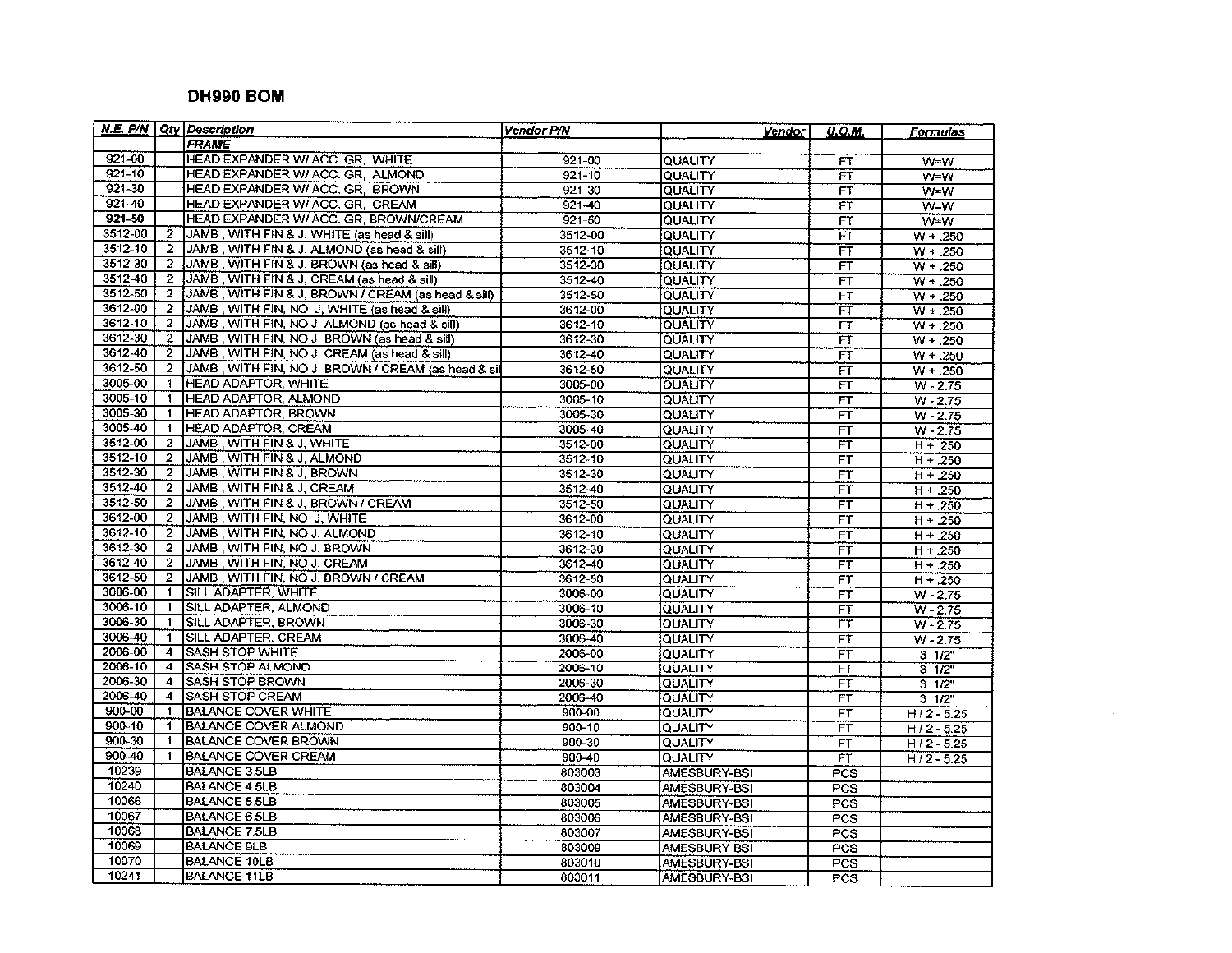|             |                | N.E. P/N Qty Description                       | Vendor P/N        | Vendor               | U.O.M.           | Formulas             |
|-------------|----------------|------------------------------------------------|-------------------|----------------------|------------------|----------------------|
| 10242       |                | <b>BALANCE 12LB</b>                            | 803012            | AMESBURY-BSI         | PCS              |                      |
| 10243       |                | BALANCE 13LB                                   | 803013            | AMESBURY-BSI         | PCS              |                      |
| 10244       |                | <b>BALANCE 14LB</b>                            | 803014            | AMESBURY-BSI         | PCS              |                      |
| 10245       |                | <b>BALANCE 15LB</b>                            | 803015            | AMESBURY-BSI         | $\overline{PCS}$ |                      |
| 10246       |                | <b>BALANCE 16.5LB</b>                          | 803016            | AMESBURY-BSI         | PCS              |                      |
| 10133       | 4              | <b>JAMB ADJUSTER</b>                           | 10C112JAMSZ/.027  | <b>UNEEDA</b>        | PCS              |                      |
| 10200       | 2              | <b>SILL PLUG</b>                               | B-A316-XX-F009    | <b>HO PRODUCTS</b>   | PCS              |                      |
| 10062       |                | WOOLPILE WHITE, 290 X 270                      | 29027045WHWP      | <b>AMESBURY</b>      | FT               | $W-2$                |
| 10061       |                | WOOLPILE BLACK, 290 X 270                      | 29027045BKWP      | <b>AMESBURY</b>      | FT               | $W-2$                |
| 10271       |                | FOAM WRAP, 3/4 X 1 1/2 X 75FT, PSA ONE SIDE    | WW-0750X1500X75   | SECON RUBER AND PLA  | FT               | $2W + 2H$            |
| 10273       |                | 9/16 X 1 3/8 X 60 EPS FOAM STRIPS              | 60-1.375-.563     | FOAM PACK INC        | FŦ               | $3W + 2H$            |
| 10274       |                | 3/16 X 1 3/8 X 60 EPS FOAM STRIPS              | 60-1.375-.1875    | <b>FOAM PACK INC</b> | $\overline{F}$   | $3W + 2H$            |
| 10142       | -1             | <b>8 X 2 PHIL PAN (4 PER BAG) INSTALL</b>      | 8N200AXPSZ/4BAG   | <b>UNEEDA</b>        | PCS              |                      |
| 10132       |                | 12' X 6500' MACHINE WINDOW FILM                | WIN 12-6500       | ULTRA-PAK INCORPORA  | FT               | W+H X 10             |
|             | $\overline{2}$ | .062x.750x.750 ALUMINUM REINFORCING            | AS-05056          | <b>ASTRO SHAPES</b>  | <b>FT</b>        |                      |
|             | $\mathbf{1}$   | <b>TILT LATCH KEEPER</b>                       | 7506599901        | <b>ASHLAND</b>       | PCS              |                      |
|             |                | <b>KEEPER SASH</b>                             |                   |                      |                  |                      |
| 3002-00     | $\mathbf{1}$   | TOP SASH HANDLE, WELDED WHITE                  | 3002-00           | <b>QUALITY</b>       | FT               | $(W - 3.5)$          |
| 3002-10     | $\mathbf{1}$   | TOP SASH HANDLE, WELDED ALMOND                 | 3002-10           | <b>İQÜALITY</b>      | $\overline{FT}$  | $(W - 3.5)$          |
| 3002-30     | $\blacksquare$ | TOP SASH HANDLE, WELDED BROWN                  | 3002-30           | QUALITY              | FT               | $(W - 3.5)$          |
| $3002 - 40$ | $\mathbf{1}$   | TOP SASH HANDLE, WELDED CREAM                  | 3002-40           | QUALITY              | FT               | $(W - 3.5)$          |
| 3002-50     | 1              | TOP SASH HANDLE, WELDED CREAM / BROWN          | $3002 - 50$       | QUALITY              | FT               | $(W - 3.5)$          |
| 3000-00     | $\mathbf{2}$   | TOP SASH HEIGHT WHITE, WELDED                  | 3000-00           | <b>QUALITY</b>       | FT               | $H/2 - 17/16$        |
| 3000-10     | $\overline{2}$ | TOP SASH HEIGHT ALMOND, WELDED                 | $3000 - 10$       | QUALITY              | FT               | $H/2 - 17/16$        |
| 3000-30     | $\mathbf{2}$   | TOP SASH HEIGHT BROWN, WELDED                  | 3000-30           | QUALITY              | FT               | $H/2 - 17/16$        |
| 3000-40     | 2              | TOP SASH HEIGHT CREAM, WELDED                  | 3000-40           | QUALITY              | FT               | $H72 - 17/16$        |
| 3000-50     | 2              | TOP SASH HEIGHT CREAM / BROWN, WELDED          | 3000-40           | QUALITY              | <b>FT</b>        | $H/2 - 17/16$        |
| 3004-00     | $\mathbf{1}$   | TOP SASH KEEPER RAIL, WELDED WHITE             | 3004-00           | QUALITY              | FT               | $\overline{(W-3.5)}$ |
| 3004-10     | $\mathbf{1}$   | TOP SASH KEEPER RAIL, WELDED ALMOND            | 3004-10           | QUALITY              | FT               | $(W - 3.5)$          |
| 3004-30     | $\overline{1}$ | TOP SASH KEEPER RAIL, WELDED BROWN             | 3004-30           | QUALITY              | FT               | $(W - 3.5)$          |
| 3004-40     | $\mathbf{1}$   | TOP SASH KEEPER RAIL, WELDED CREAM             | 3004-40           | QUALITY              | FT               | $(W - 3.5)$          |
| 3004-50     | -1             | TOP SASH KEEPER RAIL, WELDED, CREAM / BROWN    | 3004-50           | QUALITY              | FT               | $(W - 3.5)$          |
| 3000B-00    | $\overline{2}$ | TOP SASH HEIGHT WHITE, WELDED, R5              | 30008-00          | QUALITY              | FT               | $H/2 - 17/16$        |
| 3000B-10    | $\overline{2}$ | TOP SASH HEIGHT ALMOND, WELDED, R5             | 30008-10          | QUALITY              | FT               | $H/2 - 17/16$        |
| 3000B-30    | -2             | TOP SASH HEIGHT BROWN, WELDED, R5              | 30008-30          | QUALITY              | FT               | $H/2 - 17/16$        |
| 3000B-40    | -2             | TOP SASH HEIGHT CREAM, WELDED, R5              | 30008-40          | QUALITY              | FT               | $H/2 - 17/16$        |
| 3002B-00    | $\mathbf{1}$   | TOP SASH HANDLE, WELDED WHITE, R5              | 30028-00          | QUALITY              | FT               | $(W - 3.5)$          |
| 3002B-101   | 1              | TOP SASH HANDLE, WELDED ALMOND, R5             | 30028-10          | QUALITY              | FT               | $(W - 3.5)$          |
| 3002B-30    | $\mathbf{1}$   | TOP SASH HANDLE, WELDED BROWN, R5              | 3002B-30          | QUALITY              | $F$ T            | $(W - 3.5)$          |
| 3002B-40    | 1              | TOP SASH HANDLE, WELDED CREAM, R5              | 3002B-40          | QUALITY              | FT               | $(W - 3.5)$          |
| 10194       | 2              | REINFORCEMENT (ALUMINUM)                       | <b>SECTE65169</b> | <b>SAPA</b>          | PCS              | $W - 10$             |
| 10062       |                | WOOLPILE WHITE, 290 X 270                      | 29027045WHWP      | <b>AMESBURY</b>      | <b>FT</b>        | $2H + 1W$            |
| 10061       |                | WOOLPILE BLACK, 290 X 270                      | 29027045BKWP      | <b>AMESBURY</b>      | FT               | $2H + 1W$            |
| 10064       |                | 270 X 400 WHITE WOOLPILE                       | 40027045WHWP      | <b>AMESBURY</b>      | FT               | 1W                   |
| 10253       | 1              | TILT LATCH, WHITE, LEFT, WELDED, SHARK FIN     | BW 015B1-X313-L   | <b>ACTIVE</b>        | PCS              |                      |
| 10252       |                | 1 ITILT LATCH, WHITE, RIGHT, WELDED, SHARK FIN | BW 015B1-X313-R   | <b>ACTIVE</b>        | $\overline{PCS}$ |                      |
| 10259       | -1             | ITILT LATCH, ALMOND, LEFT, WELDED, SHARK FIN   | AM 015B1-X313-L   | <b>ACTIVE</b>        | <b>PCS</b>       |                      |
| 10258       | 1              | TILT LATCH, ALMOND, RIGHT, WELDED, SHARK FIN   | AM 015B1-X313-R   | <b>ACTIVE</b>        | PCS              |                      |
| 10257       | 1              | TILT LATCH, BRONZE, LEFT, WELDED, SHARK FIN    | BZ 015B1-X313-L   | <b>ACTIVE</b>        | <b>PCS</b>       |                      |
| 10256       | $\mathbf{1}$   | TILT LATCH, BRONZE, RIGHT, WELDED, SHARK FIN   | BZ 015B1-X313-R   | <b>ACTIVE</b>        | PCS              |                      |
| 10255       | $\mathbf 1$    | TILT LATCH, CREAM, L&R, WELDED,                | 140651            | ASHLAND              | <b>PCS</b>       |                      |
| 10254       | 1              | TILT LATCH, CREAM, RIGHT, WELDED, SHARK FIN    | YW 015B1-X313-R   | <b>ACTIVE</b>        | PCS.             |                      |
| 10033       | $\mathbf{2}$   | VENT LOCK BRITE WHITE                          | BW 081-16         | <b>ACTIVE</b>        | <b>PCS</b>       |                      |
| 10058       | $\mathbf{2}$   | VENT LOCK CREAM                                | YW 081-16         | <b>ACTIVE</b>        | <b>PCS</b>       |                      |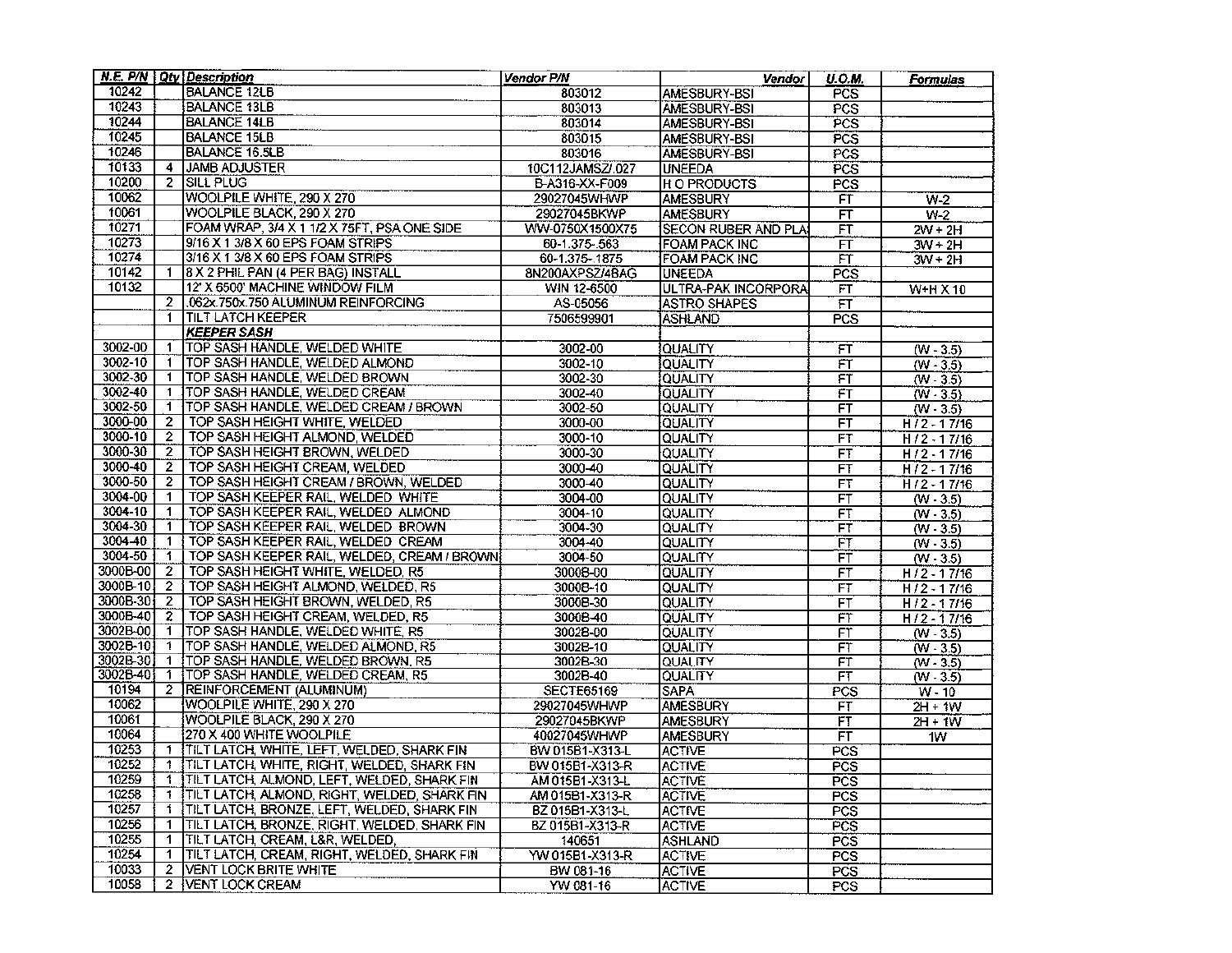|         |              | <b>N.E. P/N Qty Description</b>                     | Vendor P/N                       | Vendor                             | <b>U.O.M.</b>    | <u>Formulas</u>            |
|---------|--------------|-----------------------------------------------------|----------------------------------|------------------------------------|------------------|----------------------------|
| 10198   |              | 2 VENT LOCK ALMOND                                  | AM 081-16                        | <b>ACTIVE</b>                      | PCS              |                            |
| 10212   |              | 2 VENT LOCK BROWN                                   | BR 081-16                        | <b>ACTIVE</b>                      | PCS              |                            |
| 10032   | $\mathbf{1}$ | HANDLE RAIL END CAP L/R WHITE                       | <b>BW062-R/L</b>                 | <b>ACTIVE</b>                      | <b>PCS</b>       |                            |
| 10201   |              | 1 HANDLE RAIL END CAP UR ALMOND                     | <b>AM062L/R</b>                  | <b>ACTIVE</b>                      | PCS              |                            |
| 10202   | $\mathbf{1}$ | HANDLE RAIL END CAP UR CREAM                        | <b>YW062L/R</b>                  | <b>ACTIVE</b>                      | PCS              |                            |
| 10203   | $\mathbf{1}$ | HANDLE RAIL END CAP L/R BROWN                       | BR062L/R                         | <b>ACTIVE</b>                      | PCS              |                            |
| 10079   |              | KEEPER, NARROW, *8500 GUIDED, BLUE WHITE            | 08503K9                          | FASCO                              | PCS              |                            |
| 10261   |              | KEEPER, NARROW, *8500 GUIDED, ALMOND                | 08517K9                          | FASCO                              | PCS              |                            |
| 10262   |              | KEEPER, NARROW, *8500 GUIDED, BROWN                 | 08505K9                          | FASCO                              | PCS              |                            |
| 10260   |              | KEEPER, NARROW, *8500 GUIDED, CREAM                 | 08527K9                          | IFASCO                             | <b>PCS</b>       |                            |
| 10134   |              | #6 X 1 1/4 PH FLAT GRIP ALL 150 STL ZINC, WHT       | 6N125GXFSZ/WHITEU150 UNEEDA BOLT |                                    | PCS              |                            |
| 10263   |              | #6 X 1 1/4 PH FLAT GRIP ALL 150 STL ZINC, ALMOND    | 6N125GXFSZ/ALMONDU47 UNEEDA BOLT |                                    | <b>PCS</b>       |                            |
| 10264   |              | #6 X 1 1/4 PH FLAT GRIP ALL 150 STL ZINC, BROWN     | 6N125GXFSZ/BROWN                 | <b>UNEEDA BOLT</b>                 | PCS              |                            |
| 10265   |              | 2 PIVOT BAR                                         | 23111                            | <b>AMESBURY</b>                    | $\overline{PCS}$ |                            |
| 10199   |              | 4 6A X 5/8 PH TRUSS HD 410SS TAP SCREW              | 06A05PT4H                        | MERCHANTS FASTENER                 | PCS              |                            |
| 3008-00 |              | 2 GLAZING BEAD, TOP WIDTH, WHITE                    | 3008-00                          | QUALITY                            | $\overline{FT}$  |                            |
| 3008-10 |              | 2 GLAZING BEAD, TOP WIDTH, ALMOND                   | 3008-10                          | <b>QUALITY</b>                     | FT               | $W - 5.625$<br>$W - 5.625$ |
| 3008-30 |              | 2 GLAZING BEAD, TOP WIDTH, BROWN                    | 3008-30                          |                                    | FÏ               |                            |
| 3008-40 |              | 2 GLAZING BEAD, TOP WIDTH, CREAM                    | 3008-40                          | QUALITY<br>QUALITY                 | FT               | W-5.625                    |
| 3008-00 |              | 2 GLAZING BEAD, TOP HEIGHT, WHITE                   | 3008-00                          | <b>QUALITY</b>                     |                  | $W - 5.625$                |
| 3008-10 |              | 2 GLAZING BEAD, TOP HEIGHT, ALMOND                  | 3008-10                          |                                    | FT               | $H/2 - 5$                  |
| 3008-30 |              | 2 GLAZING BEAD, TOP HEIGHT, BROWN                   | 3008-30                          | <b>QUALITY</b><br><b>QUALITY</b>   | FT               | $H/2 - 5$                  |
| 3008-40 | 2            | <b>GLAZING BEAD, TOP HEIGHT, CREAM</b>              | 3008-40                          |                                    | FT               | $H/2 - 5$                  |
| 10100   |              | GLASS, 72 X 84 SSB, CLEAR                           |                                  | <b>QUALITY</b>                     | FT               | $H/2 - 5$                  |
| 10283   |              | GLASS, 72 X 84 DSB, CLEAR                           | 1140<br>1456                     | <b>PPG</b><br><b>PPG</b>           | SQ FT            |                            |
| 10101   |              | GLASS, 72 X 84 SSB, LOW E SOLAR BAN 60              | 5343                             | <b>PPG</b>                         | SQFT             |                            |
| 10284   |              | GLASS, 48 X 60 OBSCURE                              | 451997                           | IPPG                               | <b>SQFT</b>      |                            |
| 10190   |              | GLASS, TEMP, CLEAR                                  | 18CT                             |                                    | SOFT             |                            |
| 10192   |              | <b>GLASS, TEMP, LOW E</b>                           | 18LE                             | <b>GLASS AMERICA</b>               | SQFT             |                            |
| 10191   |              | GLASS, TEMP, OBSCURE                                | 62DT                             | <b>GLASS AMERICA</b>               | SQ FT            |                            |
| 10249   |              | GLASS, 72 X 84 SSB, LOW E SOLAR BAN 70, R5          | 003-00                           | <b>GLASS AMERICA</b><br><b>PPG</b> | SQ FT            |                            |
| 10250   |              | GLASS, 72 X 84 SSB, LOW E, COMFORT T1-AC36,R5       | TI-AC36                          | <b>GLASS AMERICA</b>               | <b>SQFT</b>      |                            |
| 10128   |              | 31/48" GRAY DURASEAL 1410 FT / SPOOL                | 824-64H-357                      | TRUE SEAL                          | SQ FT<br>F       |                            |
| 10129   |              | 31/48" GRAY DURALITE 1410 FT / SPOOL                | 870-64H-357                      | <b>TRÚE SEAL</b>                   | FT               |                            |
| 10220   |              | 2   1/8 X 7/8 X 1 SETTING BLOCK                     | 12B11-00125                      | ILAMATEK                           | PCS              |                            |
| 10102   |              | 3/16 X .610 WHITE MUNTIN                            | 0415USVBI                        | RAMAPO                             | FÏ               |                            |
| 10103   |              | 3/16 X .610 BRONZE MUNTIN                           | 0415USVBR                        | <b>RAMAPO</b>                      | FT               |                            |
| 10211   |              | 3/16 X .610 ALMOND MUNTIN                           | 0415USVTAN                       | <b>RAMAPO</b>                      | FT               |                            |
| 10104   |              | 3/16 X .610 WHITE / BRONZE MUNTIN                   | 10104                            | <b>IRAMAPO</b>                     | FT               |                            |
| 10110   |              | 3/16 X 5/8 A CLIPS INTERNAL MUNTIN CROSSES          | CRO416IJ                         | <b>RAMAPO</b>                      | PCS              |                            |
| 10127   |              | GRIDLOC CLIPS 3/16 X 5/8 X 9/16 5000 PCS, 7/8 GLASS | 316-56GL-580                     | TRUSEAL                            | PCS              |                            |
| 10105   |              | 8 X 18 WHITE ELISABETH MUNTIN                       | 0818EVBI                         | RAMAPO                             | FT               |                            |
| 10213   |              | 8 X 18 BRONZE ELISABETH MUNTIN                      | 0818EVBR                         | <b>RAMAPO</b>                      | FT               |                            |
| 10214   |              | 8 X 18 TAN ELISABETH MUNTIN                         | 0818EVBTAN                       | <b>RAMAPO</b>                      | ŦΤ               |                            |
| 10109   |              | 8 X 18 WHITE EXTERNAL CROSSES                       | CRO818E-BI                       | <b>IRAMAPO</b>                     | <b>PCS</b>       |                            |
| 10215   |              | 8 X 18 BRONZE EXTERNAL CROSSES                      | CRO818E-BR                       | <b>RAMAPO</b>                      |                  |                            |
| 10216   |              | 8 X 18 TAN EXTERNAL CROSSES                         | CRO818E-TAN                      | <b>RAMAPO</b>                      | <b>PCS</b>       |                            |
| 10107   |              | BAVIERA BRIGHT GOLD PENCIL BAR                      | BAV-PB-BG                        | <b>RAMAPO</b>                      | PCS              |                            |
| 10108   |              | BAVERIA WHITE PENCIL BAR                            | BAV-PB-WH                        | <b>RAMAPO</b>                      | FT               |                            |
| 10106   |              | BAVIERA BRIGHT GOLD NYLON CENTER KEYS               |                                  | RAMAPO                             | <b>FT</b>        |                            |
| 10217   |              | BAVIERA WHITE NYLON CENTER KEYS                     | BAV-CK-NY-BG<br>BAV-CK-NY-WH     |                                    | PCS              |                            |
| 10218   |              | BAVIERA BRIGHT GOLD NYLON 90Y                       |                                  | <b>RAMAPO</b>                      | PCS              |                            |
| 10219   |              | <b>BAVIERA WHITE NYLON 90Y</b>                      | BAV-90Y-NY-BG                    | <b>RAMAPO</b>                      | PCS <sup>1</sup> |                            |
|         |              | 316X.750x.750 REINFORCEMENT                         | BAV-90Y-NY-BI                    | <b>RAMAPO</b>                      | <b>PCS</b>       |                            |
|         |              |                                                     | N5700                            | <b>AEROLITE</b>                    | <b>LFT</b>       |                            |

 $\sigma_{\rm{sc}}$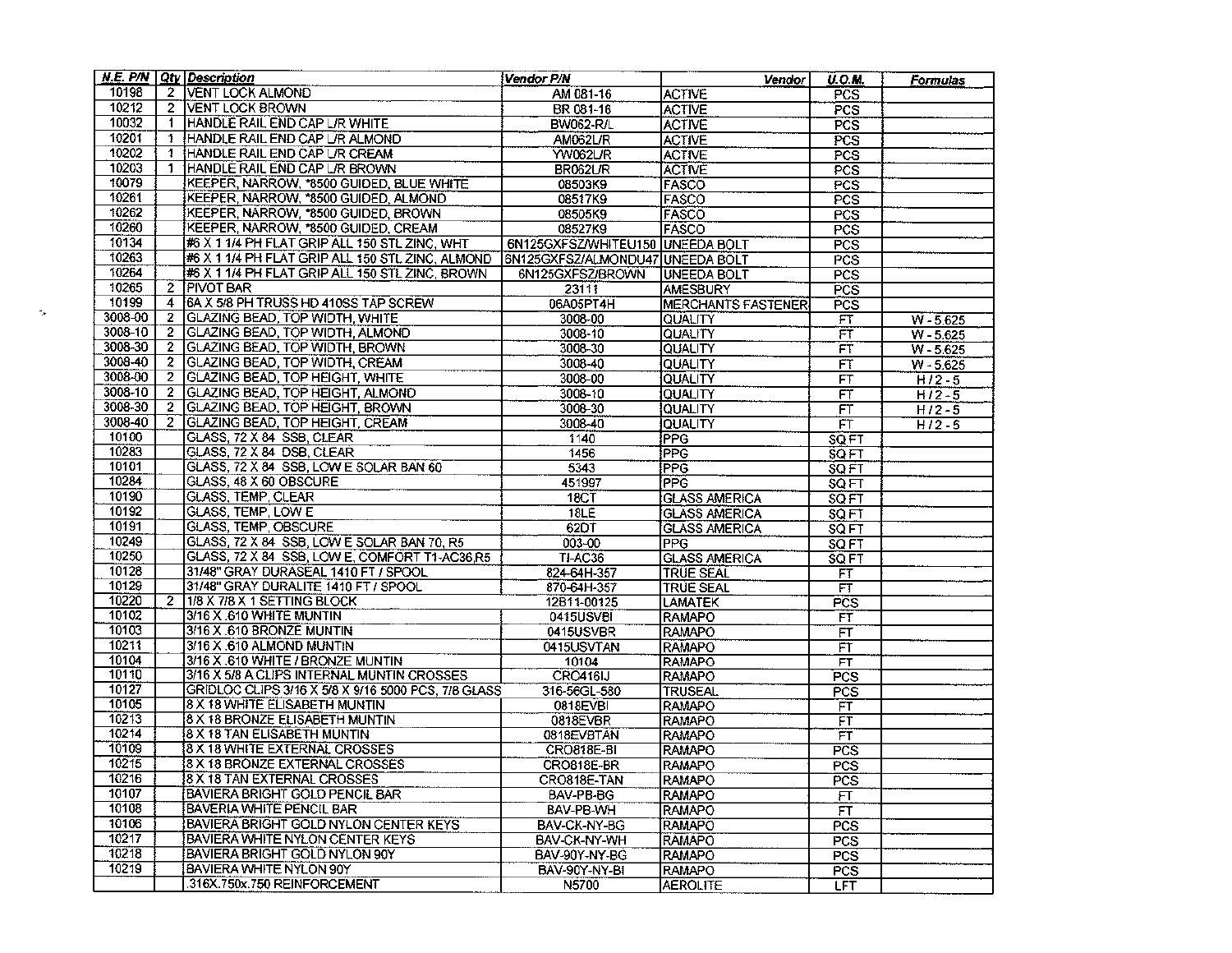|             |                | N.E. P/N   Qty   Description                 | Vendor P/N                   | <b>Vendor</b>              | <b>U.O.M.</b>                        | Formulas                        |
|-------------|----------------|----------------------------------------------|------------------------------|----------------------------|--------------------------------------|---------------------------------|
|             |                | LOCK SASH                                    |                              |                            |                                      |                                 |
| 3003-00     |                | 1 BOT SASH LOCK RAIL, WELDED, WHITE          | 3003-00                      | QUALITY                    | <b>FT</b>                            | $(W - 2.5)$                     |
| 3003-10     |                | 1 BOT SASH LOCK RAIL, WELDED, ALMOND         | 3003-10                      | QUALITY                    | FT                                   | $(W - 2.5)$                     |
| 3003-30     | $\mathbf{1}$   | <b>BOT SASH LOCK RAIL, WELDED, BROWN</b>     | 3003-30                      | QUALITY                    | FT                                   | $(W - 2.5)$                     |
| 3003-40     | 1.             | BOT SASH LOCK RAIL, WELDED, CREAM            | $3003 - 40$                  | QUALITY                    | FT                                   | $(W - 2.5)$                     |
| 3000-00     | $\mathbf{2}$   | BOT SASH HEIGHT WHITE, WELDED                | 3000-00                      | QUALITY                    | FT                                   | $H/2 - 7/16$                    |
| $3000 - 10$ | $\overline{2}$ | BOT SASH HEIGHT ALMOND, WELDED               | 3000-10                      | QUALITY                    | FŤ                                   | $H/2 - 7/16$                    |
| 3000-30     | 2              | BOT SASH HEIGHT BROWN, WELDED                | 3000-30                      | QUALITY                    | FT                                   | $H/2 - 7/16$                    |
| 3000-40     | $\overline{2}$ | BOT SASH HEIGHT CREAM, WELDED                | 3000-40                      | QUALITY                    | FT                                   | $H/2 - 7/16$                    |
| 3000-50     | $\overline{2}$ | BOT SASH HEIGHT CREAM / BROWN, WELDED        | 3000-50                      | QUALITY                    | FT                                   | $H12 - 7/16$                    |
| 3002-00     | $\mathbf{1}$   | BOT SASH HANDLE, WELDED WHITE                | 3002-00                      | QUALITY                    | FŤ                                   | $\overline{(W - 2.5)}$          |
| $3002 - 10$ | 1              | BOT SASH HANDLE, WELDED ALMOND               | 3002-10                      | QUALITY                    | FT                                   | $(W - 2.5)$                     |
| 3002-30     | 1.             | BOT SASH HANDLE, WELDED BROWN                | 3002-30                      | QUALITY                    | FT                                   | $(W - 2.5)$                     |
| 3002-40     | $\mathbf{1}$   | BOT SASH HANDLE, WELDED CREAM                | 3002-40                      | <b>QUALITY</b>             | FT                                   | $(W - 2.5)$                     |
| 3002-50     | $\mathbf{1}$   | BOT SASH HANDLE, WELDED, CREAM / BROWN       | 3002-50                      | QUALITY                    | FŤ                                   | $(W - 2.5)$                     |
| 3003B-00    | $\mathbf{1}$   | BOT SASH LOCK RAIL, WELDED, WHITE, R5        | 3003B-00                     | QUALITY                    | FT                                   | $(W - 2.5)$                     |
| 3003B-10    | $\mathbf{1}$   | BOT SASH LOCK RAIL, WELDED, ALMOND, R5       | 3003B-10                     | QUALITY                    | FT                                   | $\overline{\left(W-2.5\right)}$ |
| 3003B-30    | $\mathbf{1}$   | BOT SASH LOCK RAIL, WELDED, BROWN, R5        | 3003B-30                     | QUALITY                    | $\overline{FT}$                      | $\overline{(N-2.5)}$            |
| 3003B-40    | $\mathbf{1}$   | BOT SASH LOCK RAIL, WELDED, CREAM, R5        | 3003B-40                     | QUALITY                    | FT.                                  | $(W - 2.5)$                     |
| 3000B-00    | $\overline{2}$ | BOT SASH HEIGHT WHITE, WELDED, R5            | 3000B-00                     | QUALITY                    | FT                                   | $H/2 - 7/16$                    |
| 3000B-10    | $\mathbf{2}$   | BOT SASH HEIGHT ALMOND, WELDED, R5           | 30008-10                     | QUALITY                    | F                                    | $H/2 - 7/16$                    |
| 3000B-30    | $\overline{2}$ | BOT SASH HEIGHT BROWN, WELDED, R5            | 3000B-30                     | QUALITY                    | FT                                   | $H/2 - 7/16$                    |
| 3000B-40    | 2              | BOT SASH HEIGHT CREAM, WELDED, R5            | 3000B-40                     | QUALITY                    | <b>FT</b>                            | $H/2 - 7/16$                    |
| 3002B-00    | $\mathbf{1}$   | BOT SASH HANDLE, WELDED WHITE, R5            | 3002B-00                     | QUALITY                    | <b>FT</b>                            | $\sqrt{(W - 2.5)}$              |
| 3002B-10    | $\mathbf{1}$   | BOT SASH HANDLE, WELDED ALMOND, R5           | 3002B-10                     | QUALITY                    | FT                                   | $\overline{(W-2.5)}$            |
| 3002B-30    | $\mathbf{1}$   | BOT SASH HANDLE. WELDED BROWN, R5            | 3002B-30                     | QUALITY                    | FT                                   | $(W - 2.5)$                     |
| 3002B-40    | $\mathbf{1}$   | BOT SASH HANDLE, WELDED CREAM, R5            | 3002B-40                     | <b>QUALITY</b>             | FT                                   | $(W - 2.5)$                     |
| 10194       | 2              | REINFORCEMENT (ALUMINUM)                     | <b>SECTE65169</b>            | <b>SAPA</b>                | $\overline{PCS}$                     | $W - 8$                         |
| 10062       |                | WOOLPILE WHITE, 290 X 270                    | 29027045WHWP                 | <b>AMESBURY</b>            | FT                                   | $2H + 1W$                       |
| 10061       |                | WOOLPILE BLACK, 290 X 270                    | 29027045BKWP                 | <b>AMESBURY</b>            | FT                                   | $2H + 1W$                       |
| 10181       |                | QET 300 X 270 BULB VINYL WHITE               | U2331-00000                  | ULTRAFAB / SCHLEGEL        | FT                                   | $1W-2$                          |
| 10180       |                | QET 300 X 270 BULB VINYL BEIGE               | U2336-00000                  | <b>ULTRAFAB / SCHLEGEL</b> | FT                                   | $1W-2$                          |
| 10182       |                | <b>BULB VINYL BROWN</b>                      | 32607 111691000              | ULTRAFAB / SCHLEGEL        | F                                    | $1W-2$                          |
| 10253       | $\mathbf{1}$   | TILT LATCH, WHITE, LEFT, WELDED, SHARK FIN   | BW 015B1X313-L               | <b>ACTIVE</b>              | PCS                                  |                                 |
| 10252       | 1              | TILT LATCH, WHITE, RIGHT, WELDED, SHARK FIN  | BW 015B1X313-R               | <b>ACTIVE</b>              | PCS                                  |                                 |
| 10259       | 1              | TILT LATCH, ALMOND, LEFT, WELDED, SHARK FIN  | AM 015B1X313-L               | <b>ACTIVE</b>              | PCS                                  |                                 |
| 10258       | $\mathbf{1}$   | TILT LATCH, ALMOND, RIGHT, WELDED, SHARK FIN | AM 015B1X313-R               | <b>ACTIVE</b>              | PCS                                  |                                 |
| 10257       | 1              | TILT LATCH, BRONZE, LEFT, WELDED, SHARK FIN  | BZ 015B1X313-L               | <b>ACTIVE</b>              | PCS                                  |                                 |
| 10256       | 1              | TILT LATCH, BRONZE, RIGHT, WELDED, SHARK FIN | BZ 015B1X313-R               | <b>ACTIVE</b>              | PCS                                  |                                 |
| 10255       | 1              | TILT LATCH, CREAM, LEFT, WELDED, SHARK FIN   | YW 015B1X313-L               | <b>ACTIVE</b>              | PCS                                  |                                 |
| 10254       | $\mathbf{1}$   | TILT LATCH, CREAM, RIGHT, WELDED, SHARK FIN  | YW 015B1X313-R               | <b>ACTIVE</b>              | PCS                                  |                                 |
| 10032       | 1              | IHANDLE RAIL END CAP L/R WHITE               | <b>BW062-R/L</b>             | <b>ACTIVE</b>              | PCS                                  |                                 |
| 10201       | 1              | HANDLE RAIL END CAP UR ALMOND                | <b>AM062L/R</b>              | <b>ACTIVE</b>              | <b>PCS</b>                           |                                 |
| 10202       | 1              | HANDLE RAIL END CAP L/R CREAM                | YW062L/R                     | <b>ACTIVE</b>              | <b>PCS</b>                           |                                 |
| 10203       | 1.             | HANDLE RAIL END CAP L/R BROWN                | BR062L/R                     | ACTIVE                     | <b>PCS</b>                           |                                 |
| 10077       |                | LOCK WND RND #AG BLUE WHITE                  | 08503AG                      | FASCO                      | PCS                                  |                                 |
| 10267       |                | LOCK WND RND #AG ALMOND                      | 08517AG                      | <b>IFASCO</b>              | PCS                                  |                                 |
| 10268       |                | LOCK WND RND #AG BROWN                       | 08505AG                      | FASCO                      | <b>PCS</b>                           |                                 |
| 10266       |                | LOCK WND RND #AG CREAM                       | 08527AG                      | FASCO                      | <b>PCS</b>                           |                                 |
| 10139       |                | # 7 X 1 PHIL FLAT GRIP ALL 150 STEEL WHITE   | 7N100GXFSZ/WHITEU150 IUNEEDA |                            |                                      |                                 |
| 10269       |                | # 7 X 1 PHIL FLAT GRIP ALL 150 STEEL ALMOND  | 7N100GXFSZ/ALMONDU47 UNEEDA  |                            | PCS <sup>-</sup><br>PCS <sup>1</sup> |                                 |
| 10270       |                | # 7 X 1 PHIL FLAT GRIP ALL 150 STEEL BROWN   | 7N100GXFSZ/BROWN             | <b>UNEEDA</b>              |                                      |                                 |
| 10265       | 2              | <b>PIVOT BAR</b>                             | 23111                        |                            | PCS                                  |                                 |
| 10199       | 4              | 6A X 5/8 PH TRUSS HD 410SS TAP SCREW         |                              | AMESBURY                   | <b>PCS</b>                           |                                 |
|             |                |                                              | 06A05PT4H                    | MERCHANTS FASTENER         | PCS <sup>1</sup>                     |                                 |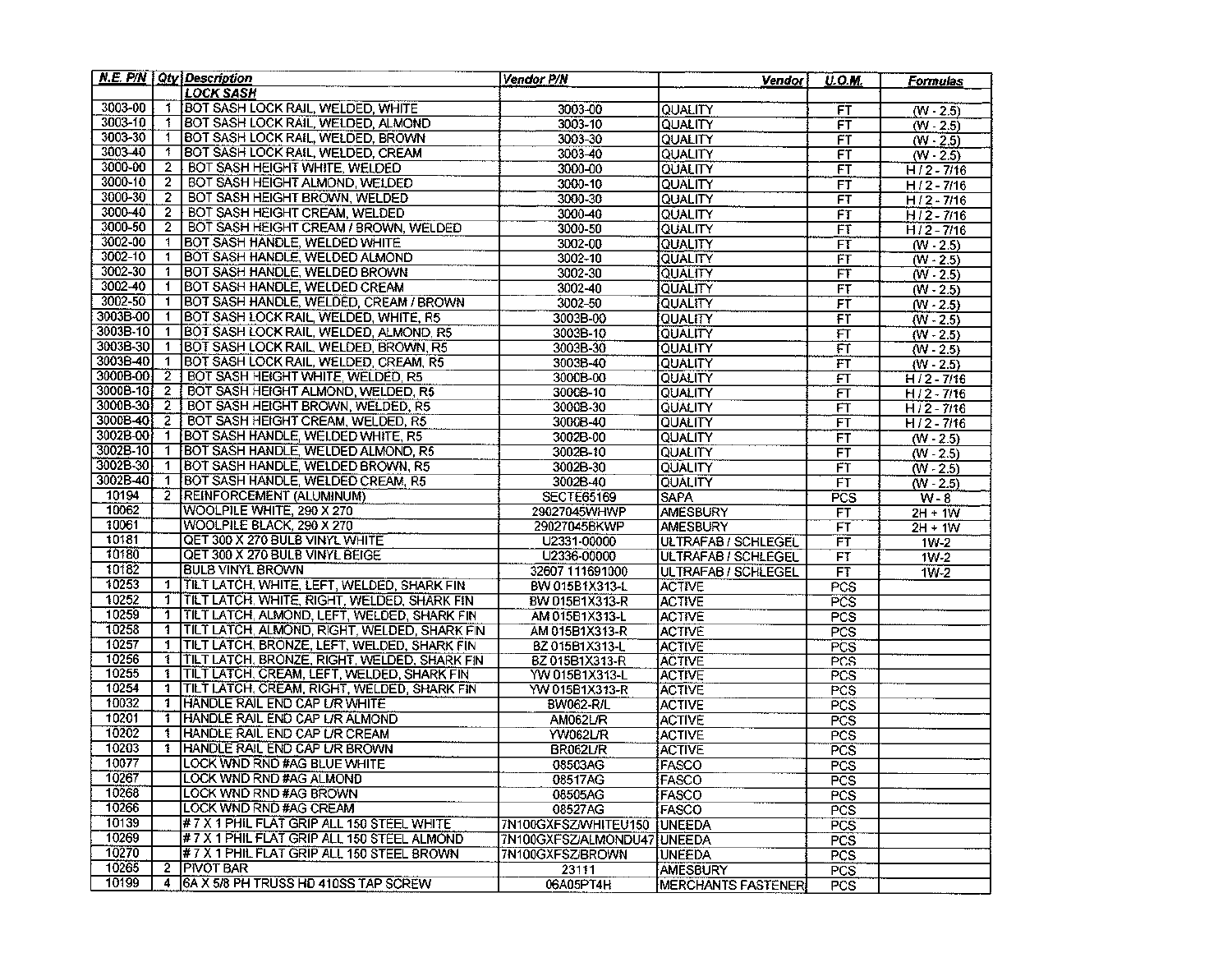|         |                | N.E. P/N $\vert$ Qty Description                    | Vendor P/N         | Vendorl                        | U.O.M.       | Formulas     |
|---------|----------------|-----------------------------------------------------|--------------------|--------------------------------|--------------|--------------|
| 3008-00 |                | 2 GLAZING BEAD, BOT WIDTH, WHITE                    | 3008-00            | QUALITY                        | FT           | $W - 4.625$  |
| 3008-10 |                | 2 GLAZING BEAD, BOT WIDTH, ALMOND                   | 3008-10            | QUALITY                        | FT           | $W - 4.625$  |
| 3008-30 |                | 2 GLAZING BEAD, BOT WIDTH, BROWN                    | 3008-30            | QUALITY                        | FT           | $W - 4.625$  |
| 3008-40 | $\mathbf{2}$   | GLAZING BEAD, BOT WIDTH, CREAM                      | 3008-40            | QUALITY                        | FT           | $W - 4.625$  |
| 3008-00 | $\overline{2}$ | <b>GLAZING BEAD, BOT HEIGHT, WHITE</b>              | 3008-00            | QUALITY                        | FT           | $H/2 - 4$    |
| 3008-10 |                | 2 GLAZING BEAD, BOT HEIGHT, ALMOND                  | 3008-10            | QUALITY                        | ÏΠ           | $H/2 - 4$    |
| 3008-30 | $\mathbf{2}^-$ | GLAZING BEAD, BOT HEIGHT, BROWN                     | 3008-30            | QUALITY                        | FT           | $H/2 - 4$    |
| 3008-40 | 2              | GLAZING BEAD, BOT HEIGHT, CREAM                     | 3008-40            | QUALITY                        | FT           | $H/2 - 4$    |
| 10100   |                | GLASS, 72 X 84 SSB, CLEAR                           | 1140               | <b>PPG</b>                     | SQ FT        |              |
| 10283   |                | GLASS, 72 X 84 DSB, CLEAR                           | 1456               | PPG                            | SQFT         |              |
| 10101   |                | GLASS, 72 X 84 SSB, LOW E SOLAR BAN 60              | 5343               | <b>PPG</b>                     | SQFT         |              |
| 10284   |                | GLASS, 48 X 60 OBSCURE                              | 451997             | <b>PPG</b>                     | <b>SQ FT</b> |              |
| 10190   |                | <b>GLASS, TEMP, CLEAR</b>                           | 18CT               | <b>GLASS AMERICA</b>           | SQ FT        |              |
| 10192   |                | GLASS, TEMP, LOW E                                  | 18LE               | <b>GLASS AMERICA</b>           | SQFT         |              |
| 10191   |                | GLASS, TEMP, OBSCURE                                | 62DT               | <b>GLASS AMERICA</b>           | SQ FT        |              |
| 10249   |                | GLASS, 72 X 84 SSB, LOW E SOLAR BAN 70, R5          | 003-00             | PPG                            | SQ FT        |              |
| 10250   |                | GLASS, 72 X 84 SSB, LOW E, COMFORT T1-AC36,R5       | <b>TI-AC36</b>     | <b>GLASS AMERICA</b>           | <b>SQFT</b>  |              |
| 10128   |                | 31/48" GRAY DURASEAL 1410 FT / SPOOL                | 824-64H-357        | <b>TRÜE SEAL</b>               | FT           |              |
| 10129   |                | 31/48" GRAY DURALITE 1410 FT / SPOOL                | 870-64H-357        | <b>TRUE SEAL</b>               | FT           |              |
| 10220   | 2 <sup>1</sup> | 1/8 X 7/8 X 1 SETTING BLOCK                         | 12B11-00125        | <b>LAMATEK</b>                 | PCS          |              |
| 10102   |                | 3/16 X .610 WHITE MUNTIN                            | 0415USVBI          | <b>RAMAPO</b>                  |              |              |
| 10103   |                | 3/16 X .610 BRONZE MUNTIN                           | 0415USVBR          |                                | FT           |              |
| 10211   |                | 3/16 X .610 ALMOND MUNTIN                           | 0415USVTAN         | <b>RAMAPO</b><br><b>RAMAPO</b> | FT<br>F      |              |
| 10104   |                | 3/16 X .610 WHITE / BRONZE MUNTIN                   |                    |                                |              |              |
| 10110   |                | 3/16 X 5/8 A CLIPS INTERNAL MUNTIN CROSSES          | 10104              | <b>RAMAPO</b>                  | FT           |              |
| 10127   |                |                                                     | CRO416IJ           | <b>RAMAPO</b>                  | PCS          |              |
|         |                | GRIDLOC CLIPS 3/16 X 5/8 X 9/16 5000 PCS, 7/8 GLASS | 316-56GL-580       | <b>TRUSEAL</b>                 | <b>PCS</b>   |              |
| 10105   |                | I8 X 18 WHITE ELISABETH MUNTIN                      | 0818EVBI           | <b>RAMAPO</b>                  | FT           |              |
| 10213   |                | 8 X 18 BRONZE ELISABETH MUNTIN                      | 0818EVBR           | RAMAPO                         | FT           |              |
| 10214   |                | 8 X 18 TAN ELISABETH MUNTIN                         | 0818EVBTAN         | <b>RAMAPO</b>                  | <b>FT</b>    |              |
| 10109   |                | 8 X 18 WHITE EXTERNAL CROSSES                       | <b>CRO818E-BI</b>  | <b>RAMAPO</b>                  | PCS          |              |
| 10215   |                | 8 X 18 BRONZE EXTERNAL CROSSES                      | CRO818E-BR         | RAMAPO                         | <b>PCS</b>   |              |
| 10216   |                | 8 X 18 TAN EXTERNAL CROSSES                         | CRO818E-TAN        | RAMAPO                         | PCS          |              |
| 10107   |                | <b>BAVIERA BRIGHT GOLD PENCIL BAR</b>               | BAV-PB-BG          | RAMAPO                         | FT           |              |
| 10108   |                | BAVERIA WHITE PENCIL BAR                            | BAV-PB-WH          | <b>RAMAPO</b>                  | FT           |              |
| 10106   |                | BAVIERA BRIGHT GOLD NYLON CENTER KEYS               | BAV-CK-NY-BG       | RAMAPO                         | PCS          |              |
| 10217   |                | BAVIERA WHITE NYLON CENTER KEYS                     | BAV-CK-NY-WH       | RAMAPO                         | PCS          |              |
| 10218   |                | <b>BAVIERA BRIGHT GOLD NYLON 90Y</b>                | BAV-90Y-NY-BG      | <b>RAMAPO</b>                  | PCS          |              |
| 10219   |                | BAVIERA WHITE NYLON 90Y                             | BAV-90Y-NY-BI      | <b>RAMAPO</b>                  | PCS          |              |
|         |                | .316X.750x.750 REINFORCEMENT                        | N5700              | AEROLITE                       | LFT          |              |
|         |                | <b>SCREEN</b>                                       |                    |                                |              |              |
| 10122   |                | 3/8 X 3/4 SCREEN FRAME WIDTH, WHITE                 | SF-3834-W          | RAMAPO                         | FТ           | $W - 3.9375$ |
| 10122   |                | 3/8 X 3/4 SCREEN FRAME HEIGHT, WHITE                | SF-3834-W          | RAMAPO                         | FT           | $H/2 - 1.25$ |
| 10115   | 1.             | 3/8 WHITE SCREEN CORNERS, NO TAB, NO STOP           | SCP-3834-W         | <b>RAMAPO</b>                  | <b>PCS</b>   |              |
| 10117   | 1.             | 3/8 WHITE SCREEN CORNERS, NO TAB, W / STOP          | SCP-ST-3834-W      | RAMAPO                         | PCS          |              |
| 10119   | $\mathbf{1}$   | 3/8 WHITE SCREEN CORNERS, W / TAB, NO STOP          | SCP-TAB-3834-W     | <b>RAMAPO</b>                  | PCS          |              |
| 10121   | 1              | 3/8 WHITE SCREEN CORNERS, W / TAB, W / STOP         | SCP-TABST-3834-W   | <b>RAMAPO</b>                  | PCS          |              |
| 10251   |                | 3/8 X 3/4 SCREEN FRAME WIDTH, BRONZE                | SF-3834-BR         | RAMAPO                         | FT           | W - 3.9375   |
| 10251   |                | 3/8 X 3/4 SCREEN FRAME HEIGHT, BRONZE               | SF-3834-BR         | RAMAPO                         | ۴Ť           | $H/2 - 1.25$ |
| 10114   |                | 3/8 BRONZE SCREEN CORNERS, NO TAB, NO STOP          | SCP-3834-BRZ       | RAMAPO                         | PCS          |              |
| 10116   |                | 3/8 BRONZE SCREEN CORNERS, NO TAB, W / STOP         | SCP-ST-3834-BRZ    | RAMAPO                         | PCS          |              |
| 10118   |                | 3/8 BRONZE SCREEN CORNERS, W / TAB, NO STOP         | SCP-TAB-3834-BRZ   | RAMAPO                         | <b>PCS</b>   |              |
| 10120   |                | 3/8 BRONZE SCREEN CORNERS, W / TAB, W / STOP        | SCP-TABST-3834-BRZ | RAMAPO                         | <b>PCS</b>   |              |
|         |                |                                                     |                    |                                |              |              |
| 10197   | $\mathbf{2}$   | ISPRING, ROLL FORM SCREEN                           | SP21               | SUMMIT METAL                   | PCS          |              |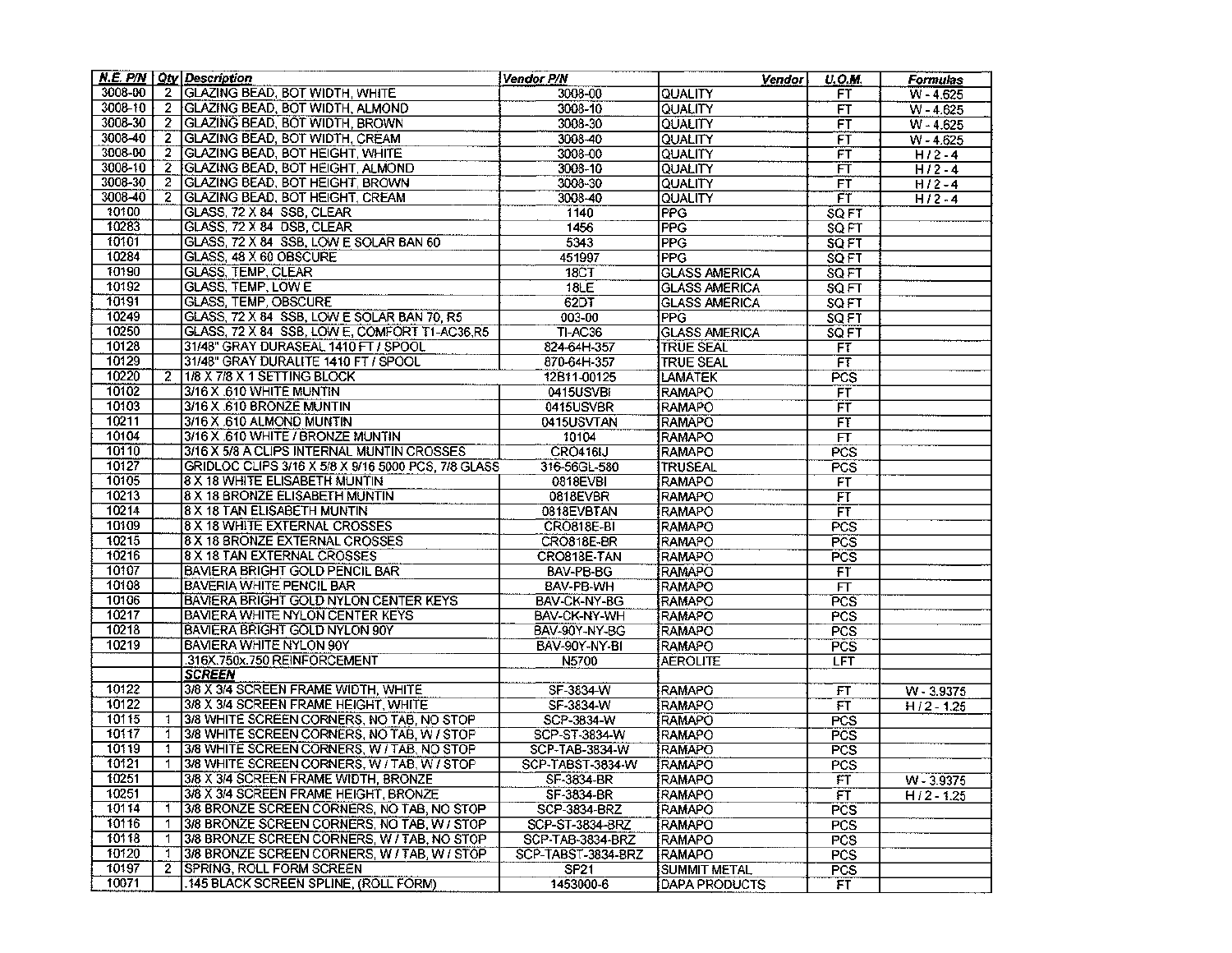|       |              | N.E. $P/N$ Qty Description                     | <b>Vendor P/N</b> | Vendor               | U.O.M.                   | Formulas                  |
|-------|--------------|------------------------------------------------|-------------------|----------------------|--------------------------|---------------------------|
| 10147 |              | <b>SCREEN FRAME HANDLE WHITE</b>               | 5920              | SAPA                 | FT                       | W-3.9375                  |
| 10150 |              | <b>SCREEN FRAME HANDLE ALMOND</b>              | 5920              | <b>SAPA</b>          | FT                       | W - 3.9375                |
| 10153 |              | <b>SCREEN FRAME HANDLE BRONZE</b>              | 5920              | <b>SAPA</b>          | FΤ                       | $W - 3.9375$              |
| 10148 |              | <b>SCREEN FRAME LIP WHITE</b>                  | 6802              | <b>SAPA</b>          | FŤ                       | $H/2 - 1.25$              |
| 10151 |              | SCREEN FRAME LIP ALMOND                        | 6802              | <b>SAPA</b>          | <b>FT</b>                | $H/2 - 1.25$              |
| 10154 |              | SCREEN FRAME LIP BRONZE                        | 6802              | <b>SAPA</b>          | $\overline{\mathsf{FT}}$ | $H/2 - 1.25$              |
| 10149 |              | SCREEN FRAME WIDTH PLAIN WHITE                 | 6803              | <b>SAPA</b>          | $\overline{\mathsf{FT}}$ | $W - 3.9375$              |
| 10152 |              | SCREEN FRAME WIDTH PLAIN ALMOND                | 6803              | <b>SAPA</b>          | FT                       | $W - 3.9375$              |
| 10155 |              | SCREEN FRAME WIDTH PLAIN BRONZE                | 6803              | <b>SAPA</b>          | FT                       | W - 3.9375                |
| 10149 |              | SCREEN FRAME HEIGHT PLAIN WHITE                | 6803              | <b>SAPA</b>          | FT                       | H/2-1.25                  |
| 10152 |              | SCREEN FRAME HEIGHT PLAIN ALMOND               | 6803              | SAPA                 | FT                       | $H/2 - 1.25$              |
| 10155 |              | SCREEN FRAME HEIGHT PLAIN BRONZE               | 6803              | <b>SAPA</b>          | FT                       | $H/2 - 1.25$              |
| 10002 | 4            | <b>ISCREEN CORNER KEY</b>                      | #171              | <b>ACTIVE</b>        | PCS                      |                           |
| 10096 | $\mathbf{2}$ | <b>ISCREEN SLIDE BOLT</b>                      | 342-191OW         | <b>FREDERICK</b>     | PCS                      |                           |
| 10276 |              | 2 SPRING, COMPRESSION, SCREEN SLIDE BOLT       | NE-1048           | LEE SPRING           | PCS                      |                           |
| 10196 | 2            | SPRING, EXTRUDED SCREEN                        | SP <sub>23</sub>  | <b>SUMMIT METAL</b>  | PCS                      |                           |
| 10072 |              | SCREEN SPLINE .160 BLACK (EXTRUDED)            | 1603000-6         | DAPA                 | <b>ROLL</b>              |                           |
| 10166 |              | 18" CCL ROM 600 FIBERGLASS SCREEN WIRE         | 18RM600           | CENTRAL CRAFT        | <b>ROLL</b>              |                           |
| 10167 |              | 18" VISTA WEAVE 100' ALUMINUM SCREEN WIRE      | <b>18VW</b>       | CENTRAL CRAFT        | <b>ROLL</b>              |                           |
| 10168 |              | 20" CCL ROM 600 FIBERGLASS SCREEN WIRE         | 20RM600           | CENTRAL CRAFT        | ROLL                     |                           |
| 10169 |              | 20" VISTA WEAVE 100' ALUMINUM SCREEN WIRE      | 20VW              | CENTRAL CRAFT        | <b>ROLL</b>              |                           |
| 10170 |              | 24" CCL ROM 600 FIBERGLASS SCREEN WIRE         | 24RM600           | <b>CENTRAL CRAFT</b> | ROLL                     |                           |
| 10171 |              | 24" VISTA WEAVE 100' ALUMINUM SCREEN WIRE      | 24VW              | CENTRAL CRAFT        | ROLL                     |                           |
| 10172 |              | 28" CCL ROM 600 FIBERGLASS SCREEN WIRE         | 28RM600           | CENTRAL CRAFT        | <b>ROLL</b>              |                           |
| 10173 |              | 28" VISTA WEAVE 100' ALUMINUM SCREEN WIRE      | 28VW              | CENTRAL CRAFT        | <b>ROLL</b>              |                           |
| 10174 |              | 32" CCL ROM 600 FIBERGLASS SCREEN WIRE         | 32RM600           | CENTRAL CRAFT        | <b>ROLL</b>              |                           |
| 10175 |              | 32" VISTA WEAVE 100' ALUMINUM SCREEN WIRE      | 32VW              | <b>CENTRAL CRAFT</b> | ROLL                     |                           |
| 10176 |              | 36" CCL ROM 600 FIBERGLASS SCREEN WIRE         | 36RM600           | CENTRAL CRAFT        | <b>ROLL</b>              |                           |
| 10177 |              | 36" VISTA WEAVE 100" ALUMINUM SCREEN WIRE      | 36WW              | <b>CENTRAL CRAFT</b> | ROLL                     |                           |
| 10178 |              | 38" VISTA WEAVE 100' ALUMINUM SCREEN WIRE      | 38VW              | <b>CENTRAL CRAFT</b> | <b>ROLL</b>              |                           |
|       |              |                                                |                   |                      |                          |                           |
|       |              | <b>SCREEN HALF WIDTH</b>                       |                   |                      |                          | W - 3.9375                |
|       |              | SCREEN HALF HEIGHT                             |                   |                      |                          | $\frac{1}{11}$ / 2 - 1.25 |
|       |              | <b>SCREEN FULL WIDTH</b>                       |                   |                      |                          | $W - 3.9375$              |
|       |              | SCREEN FULL HEIGHT                             |                   |                      |                          | $(H - 4)$                 |
|       |              |                                                |                   |                      |                          |                           |
|       |              | <b>TOP GLASS WIDTH</b>                         |                   |                      |                          | $W - 6$                   |
|       |              | TOP GLASS HEIGHT                               |                   |                      |                          | $H/2 - 4$                 |
|       |              | <b>BOTTOM GLASS WIDTH</b>                      |                   |                      |                          | W-5                       |
|       |              | <b>BOTTOM GLASS HEIGHT</b>                     |                   |                      |                          | $H/2-3$                   |
|       |              |                                                |                   |                      |                          |                           |
|       |              | TOP SASH WIDTH                                 |                   |                      |                          | $W - 3.5$                 |
|       |              | TOP SASH HEIGHT                                |                   |                      |                          | $H/2 - 1.4375$            |
|       |              | BOTTOM SASH WIDTH                              |                   |                      |                          | W - 5                     |
|       |              | <b>BOTTOM SASH HEIGHT</b>                      |                   |                      |                          | $H/2 - 4375$              |
|       |              | <b>TOP GRID WIDTH</b>                          |                   |                      |                          |                           |
|       |              |                                                |                   |                      |                          | $W - 6.8125$              |
|       |              | TOP GRID HEIGHT                                |                   |                      |                          | $H/2 - 4.8125$            |
|       |              | BOTTOM GRID WIDTH<br><b>BOTTOM GRID HEIGHT</b> |                   |                      |                          | $W - 5.8125$              |
|       |              |                                                |                   |                      |                          | $H/2 - 3.8125$            |